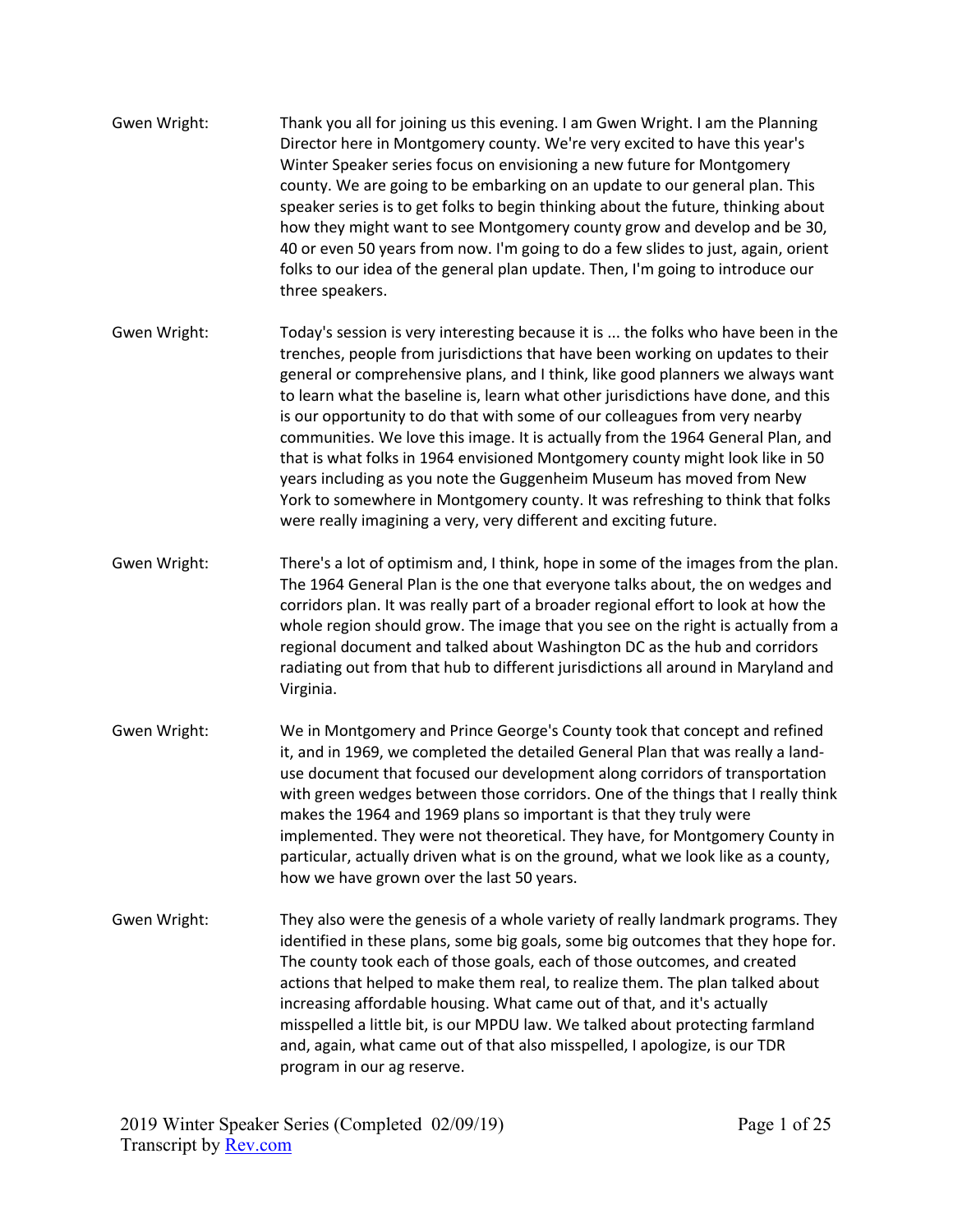- Gwen Wright: the plan talked about the provision of infrastructure in a timely way. What came out of that was our adequate public facilities ordinance. A lot of the big ideas, the big goals for the county were identified in the plan as outcomes that were hoped for or envisioned, and then there were actions taken to really implement those goals. That's what I hope for in our upcoming General Plan update. I don't see it as a major land-use effort because our land-use structures are pretty well formed. What I see it as is an opportunity to really think about what are the big outcomes, the big goals that we want 30, 40, 50 years from now, and what are some of the actions that we may want to take to make those outcomes happen. We want a general plan that's going to be meaningful to people, to residents in the county, so that it really lays out a clear policy map of how we are going to proceed in the next several decades.
- Gwen Wright: Many people ask why update the General Plan at this moment in time. There's a lot of reasons. Obviously, the plan really has not been fully updated since 1969. There was a General Plan refinement in 1993, but that was limited in scope. I think the real reason that it's time now is we have changed as a county dramatically since 1969. We aren't a bedroom community. We are a diverse county of over a million people. We're going to be increasing in population and increasing in diversity. We have a whole series of drivers that are going to promote change. Those drivers include technologies. Everyone has talked about a lot of them, the autonomous vehicles, the cellphones that we all hold that allow us to essentially do our jobs from our living room couches. There are going to be cultural shifts, because we really do expect increasing diversity in the county over the next several decades.
- Gwen Wright: We think it's time to step back to look at those drivers of change, to talk about what outcomes we want to envision, and to create a roadmap for the actions we need to take given those drivers, given as outcomes to keep things in the balanced, thriving community that we all hope that Montgomery county will be. We see change as an opportunity in the county to thrive, to not remain where we are, to not go backwards, but to move forward and to thrive for the decades to come.
- Gwen Wright: Just to tell you a little bit about what our process is. We are still in the preplanning. We're almost done. We've been working hard on creating a strategic framework for our planning effort. We're going to be introducing that as a scope of work to the board this spring. We'll then get into the very, very hard work of actually crafting the plan with your help, all of your help, and your participation. We anticipate a very, very robust community outreach strategy in a way for everyone to participate. Then, again, through the next year we will work on identifying those drivers, identifying outcomes, doing visioning and analysis, so that we can create by hopefully June 2020 a working draft of the plan that can then go to our planning board and be discussed through our normal process of public hearings and work sessions. All of our plans, of course, then go to our county council, and we would anticipate July of 2021 transmitting this to the county council for their consideration.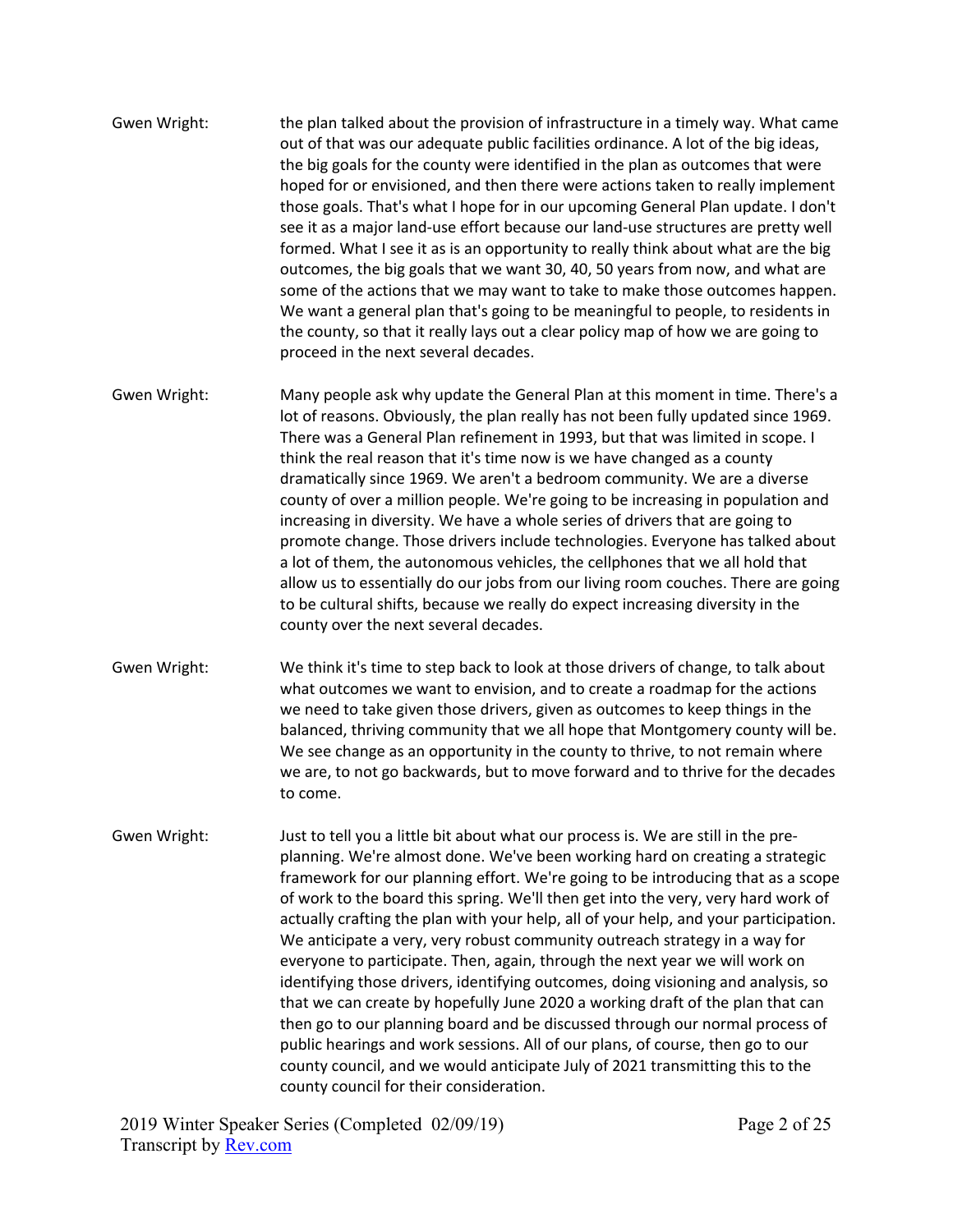| Gwen Wright: | That's where we are, but we, tonight, are at the very beginning, and we are in a<br>learning and listening mode of wanting to understand what the experience of                                                                                   |
|--------------|---------------------------------------------------------------------------------------------------------------------------------------------------------------------------------------------------------------------------------------------------|
|              | some of our neighbors has been in updating their general and comprehensive<br>plans. What I'd like to do is just briefly introduce our three speakers, and then<br>each of them will step up to the mic and share some of their experiences. Then |
|              | we'll have plenty of time for question-and-answer and discussion.                                                                                                                                                                                 |

- Gwen Wright: The first person I'd like to introduce is Tanya Stern. Tanya is our Deputy Planning Director here in Montgomery county. She's been with us for a little under six months, but has jumped in with both feet and is very, she feels like she's been here forever. She is coming to us from the District of Columbia office of planning. She worked in the District of Columbia government for 14 years in various capabilities, most recently as the Deputy Director for Planning, Engagement and Design with the office of planning. She directed in that role a neighborhood and waterfront planning and some of the urban design initiatives, and she was the project director to launch the current update of Washington DC's comprehensive plan.
- Gwen Wright: One of the major contributions that she made in that effort was really focusing on the integration of resilience into the comprehensive plan, which was a new theme, a new idea for that planning document. Before being deputy, she was the Office of Planning's Chief of Staff for five years and has had, again, a variety of positions in the executive office of the mayor and other district agencies. She has a Masters Degree from the University of Pennsylvania in Planning and is currently the co-chair of the ULI Washington's Placemaking Initiative Council.
- Gwen Wright: The next person I'd like to introduce is Valdis Lazdins. Value also has a connection to the Montgomery county planning department and worked here for a number of years on a variety of projects including towards the end of his tenure being chief of our research and special projects division. He is currently the Planning Director for Howard county, Maryland. He's a professional planner and landscape architect and his focus has been land-use planning, site design, plan implementation and code writing. He has directed and managed many multidisciplinary teams in both the private sector and the public sector. He has extensive experience with complex planning and urban design projects focusing most recently on lots of ideas for reinventing the suburbs.
- Gwen Wright: He has been very active with two private sector consulting firms that had a national and international practice and led design, planning, business development, client relationships and staff and consultant management. He's going to talk to us about comprehensive plan, work in Howard County. Our third panelist who we're delighted to welcome is Ricky W. Barker. Mr. Barker is currently the Director of Community Planning and Development Services for the city of Rockville. Prior to that, and that's very recent June 2018, he was the Planning and Zoning Director for Loudoun county, Virginia, where he led the development and drafting of a new comprehensive plan.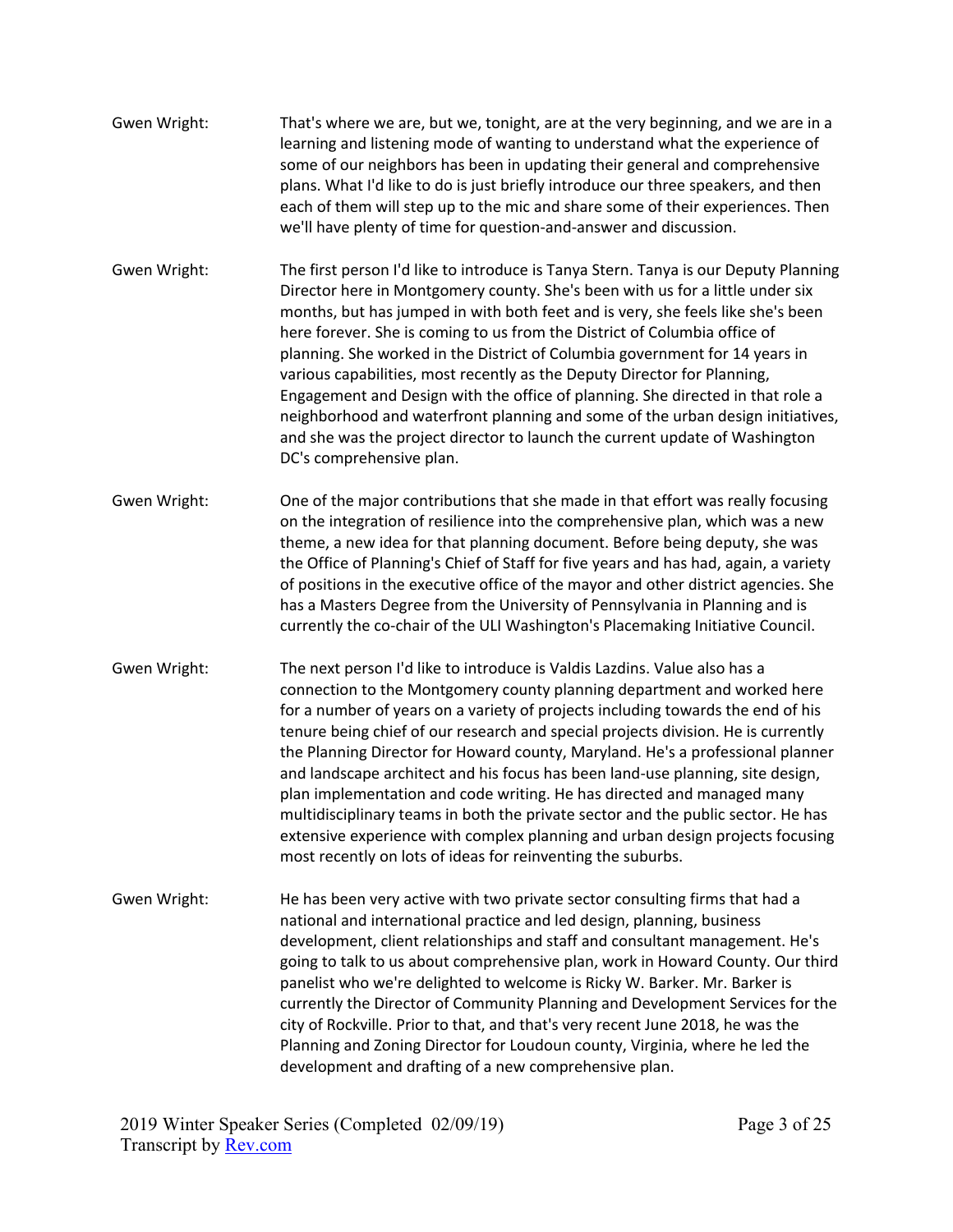| Gwen Wright: | Prior to Loudoun county, he spent 20 years as the Associate Planning Director<br>for the town of Cary, North Carolina, which is adjacent to Raleigh. He is very<br>experienced in planning, has a Masters in Planning from the University of<br>Tennessee in Knoxville, and has been a National Planning Association |
|--------------|----------------------------------------------------------------------------------------------------------------------------------------------------------------------------------------------------------------------------------------------------------------------------------------------------------------------|
|              | Conference speaker on transportation planning, mixed-use development,<br>building design standards and, most importantly given our topic tonight, the<br>development of comprehensive plans. With that, I'd like to turn it over to the<br>panelists and our first speaker will be Tanya Stern.                      |

- Tanya Stern: Great Gwen. Thank you so much for this opportunity to share a bit about my experience working DC's comprehensive plan, and also share a few thoughts and lessons learned that I have taken from that experience that I think I can help you think about some things as Montgomery is embarking on a general plan update. Just really quickly, this photo is from fall of 2016 when the DC office of planning launched an ad campaign to advertise the comprehensive plan amendment cycle and encourage people to go to a series of citywide meetings. I was really excited to see this. This is in one of the metro stations in DC, the Waterfront metro. It was just exciting for me as a planner to see a project that I worked on on an ad in a metro station.
- Tanya Stern: First, I'm going to give just a little bit of background about DC's comprehensive plan. Just to take a few steps back, the current plan, which is being updated right now, was actually the groundwork for that plan started really over about 14, 15 years ago when Mayor Anthony Williams was the mayor in DC and DC hadn't had a brand-new updated plan in a couple of decades or so. The district undertook an extensive pre-planning process that ultimately resulted and the 2004 framework, a vision for growing an inclusive city. That really laid out how the city should embark upon creating a new comprehensive plan.
- Tanya Stern: The Comprehensive Plan for the National Capital District Elements, that is its formal name, is a 20-year vision for DC's growth and development. Just to get in context about what was going on in the city at that time when it was adopted in 2006 by the DC council, the District of Columbia was starting to experience a period of population increase after having experienced population, significant population decrease over a period of decades. The city was faced with ... there was, again, an increase in the number of residents. There was also a big effort to look at different parts of the city where there are opportunities to do major redevelopment. I don't mean just individual parcels or sites but whole sections of the city where there's an opportunity to create something brand-new, in some cases new neighborhoods.
- Tanya Stern: This plan was really geared towards helping to lay out a game plan for a growing city. It was first amended in 2011, although that was much more smaller in scale, mostly technical corrections and just a few policy amendments. The project that I worked on is the current amendment cycle which was launched in 2016. The current comprehensive plan is really focused on a vision of planning an inclusive city. There is a statement here that's in a green box that actually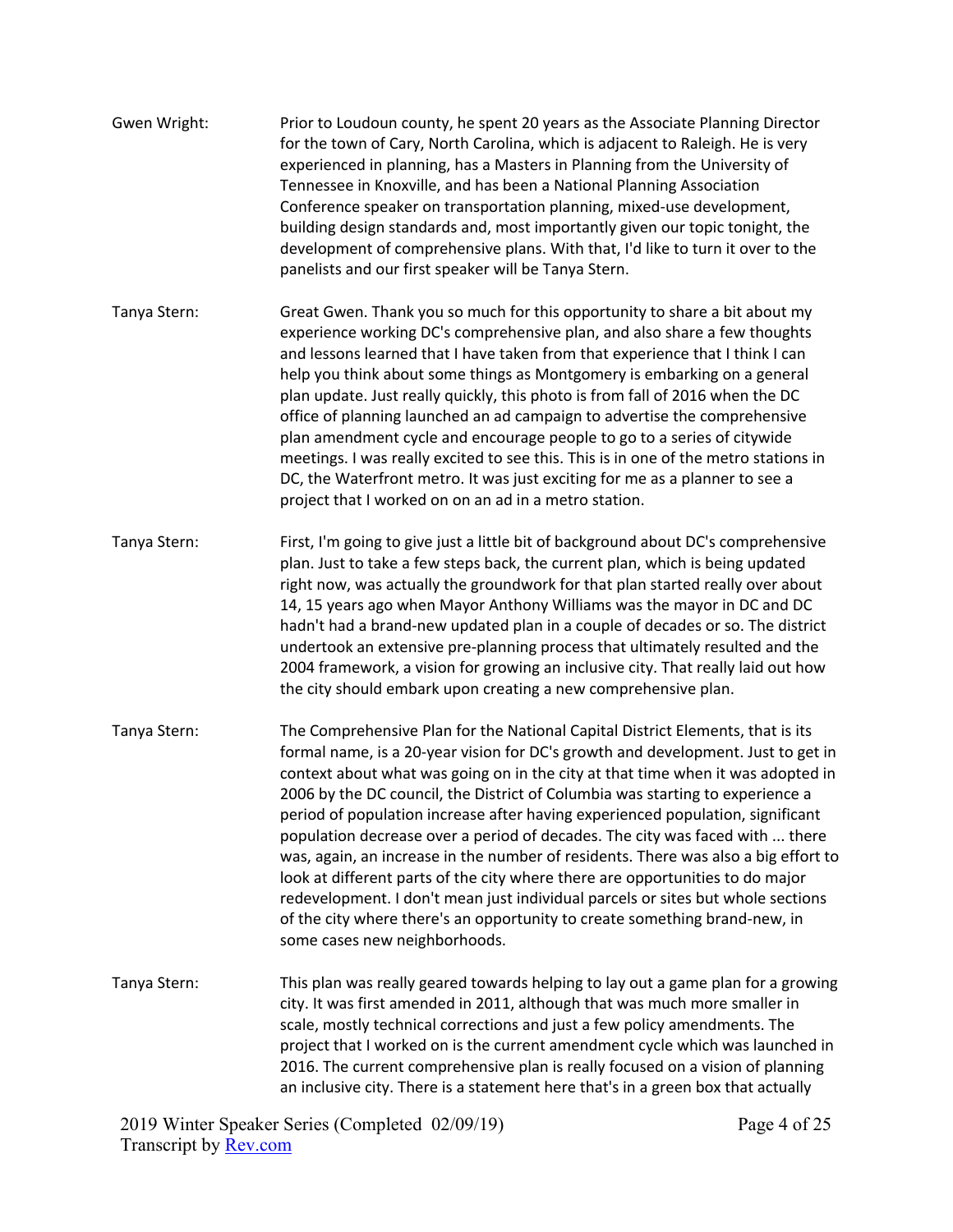comes from that 2004 vision statement, but ultimately, the current comprehensive plan and even this current amendment cycle is really geared towards how can a city accomplish this vision for ensuring that as the district keeps growing population and development, in jobs that all district residents can benefit from that.

Tanya Stern: The plan is also organized around five core themes. Managing growth and change, creating successful neighborhoods, increasing access to education and employment, connecting the whole city, and building green and healthy communities. One thing to note with the current amendment cycle, this vision statement, those five core themes, these are remaining in place. One big piece to keep in mind is that the city ... this is an amendment cycle but it's a very extensive amendment cycle, really it's more of an update, but it isn't starting all over from scratch. It really is taking the framework, the bones of the existing comprehensive plan and looking at how can we make it even better.

Tanya Stern: The comprehensive plan is comprised of about three major components. The first are a series of citywide elements. Elements are chapters. There is the framework elements which is not a policy chapter but it does a number of things. One of which is to tell a story about what is happening in the district, to talk about the forces driving change similar to the drivers that Gwen mentioned. It talks about the growth forecasts, it does a number of other things. Then, there are also 12 citywide topic focused chapters, not just land-use transportation and housing, which is what you would expect to see but it really covers a wide range of topics and issues that affect the entire city as well as pretty much every district government agency.

- Tanya Stern: Other chapters that cover economic development, arts and culture, community services and facilities, infrastructure etc. There are also 10 area elements, 10 chapters that give geographically specific guidance. This map shows the boundaries of the 10 planning areas for the comprehensive plan. Each planning area includes several neighborhoods, so it isn't, if you're familiar with the district's ward boundaries, these boundaries are not the same as war boundaries, but they're also much bigger than individual neighborhoods.
- Tanya Stern: Then there are also two maps which are considered official comprehensive plan guidance. The future land use map as well as the generalized policy map. This is the website for the current project, the current amendment cycle planDC.DC.GOV. I highly encourage you to take a look at this website. There is a ton of information there. For tonight I'm really giving you the highlights, but if you'd like to see a lot more details definitely take a look at the website.
- Tanya Stern: Why is DC's comprehensive plan being updated? There are a host of reasons but here are just a few highlights. One is that the comprehensive plan also has a chapter called the implementation element, that says the comprehensive plan should be updated regularly. It calls for a major overhaul every 12 years and an amendment cycle every four years. By the time this project launched, it's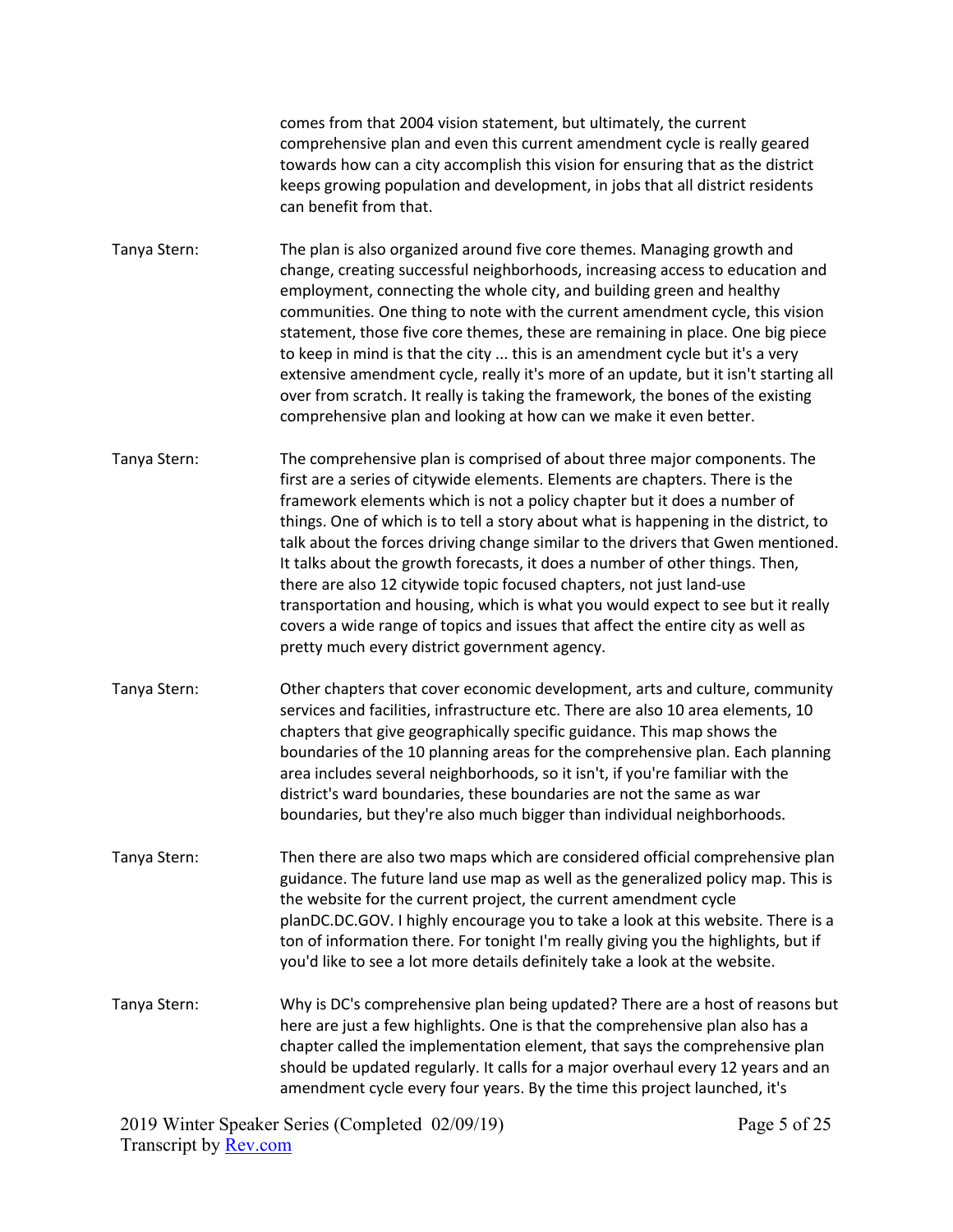|              | launched about five years after the first amendment cycle was completed. Also,<br>as I mentioned, DC had been experiencing rapid population growth, while the<br>existing comprehensive plan anticipate it, that growth, the actual pace over<br>time was actually even faster. The city has gained over 100,000 residents over a<br>decade, just over a decade. That's a lot of new residents, and with that a lot of<br>demographic changes not just in the racial and ethnic makeup of the<br>population, but the city was experiencing or has been experiencing a baby boom<br>for the last several years, which a lot of people may not know.                                                                                                                                                                                                                                                                                                                                               |
|--------------|--------------------------------------------------------------------------------------------------------------------------------------------------------------------------------------------------------------------------------------------------------------------------------------------------------------------------------------------------------------------------------------------------------------------------------------------------------------------------------------------------------------------------------------------------------------------------------------------------------------------------------------------------------------------------------------------------------------------------------------------------------------------------------------------------------------------------------------------------------------------------------------------------------------------------------------------------------------------------------------------------|
| Tanya Stern: | There is a growing population older residents as well. There's a whole host of<br>needs for the population that really needs to be considered. Additionally,<br>particularly since the last amendment cycle, both the DC office of planning as<br>well as a whole host of district government agencies have completed multiple<br>plans, land use plans, citywide policy plans that really are the current guidance<br>for the district government, but they are not reflected in the current<br>comprehensive plan, and these are just a few examples.                                                                                                                                                                                                                                                                                                                                                                                                                                          |
| Tanya Stern: | Another big issue that this project included and Gwen mentioned this briefly is<br>also to take this opportunity to address emerging issues in a comprehensive<br>plan, one of which is the concept of resilience. I can tell you I could do a whole<br>presentation just about this topic, so I'm really just going to give you the<br>highlights, but really would like you to think about this because this is also a<br>topic that we at the Montgomery County Planning Department is also really<br>interested in thinking about. For this work, for DC's comprehensive plan, it really<br>was  we took the approach that resilience isn't a topic that goes in just one<br>place in. The chapter, that's where we started initially, but as we actually<br>worked on it we realized that it actually touches a lot of different topics and<br>aspects of the community's life that the comprehensive plan addresses such as<br>land use, housing, infrastructure, transportation, economy. |
| Tanya Stern: | Over time, the approach really became how can we look at all those topics and<br>think about how the city can be more resilient. This is particularly of interest<br>because the District of Columbia is actually vulnerable to a whole host of both<br>human made and natural hazards. Obviously, it's the nation's capital, we know<br>terrorism is a threat, but DC is also very vulnerable to flooding. I'm a native<br>Washingtonian, honestly, before I worked on this project but from other<br>projects I didn't know that for a long time. That has real implications on the<br>city's future.                                                                                                                                                                                                                                                                                                                                                                                          |
| Tanya Stern: | There are other chronic stresses like social and economic inequities, aging<br>infrastructure, the impacts of climate change. Some of those will show up as<br>hazards, but they really are chronic stresses because we're seeing that these are<br>long-term threats. This is really an opportunity for the DC Office of Planning as a<br>printing agency to think about how can a land use planning agency think about<br>resilience. How does resilience show up not only in land use policy but also in<br>policy that guides the programs and missions and investments of other agencies                                                                                                                                                                                                                                                                                                                                                                                                    |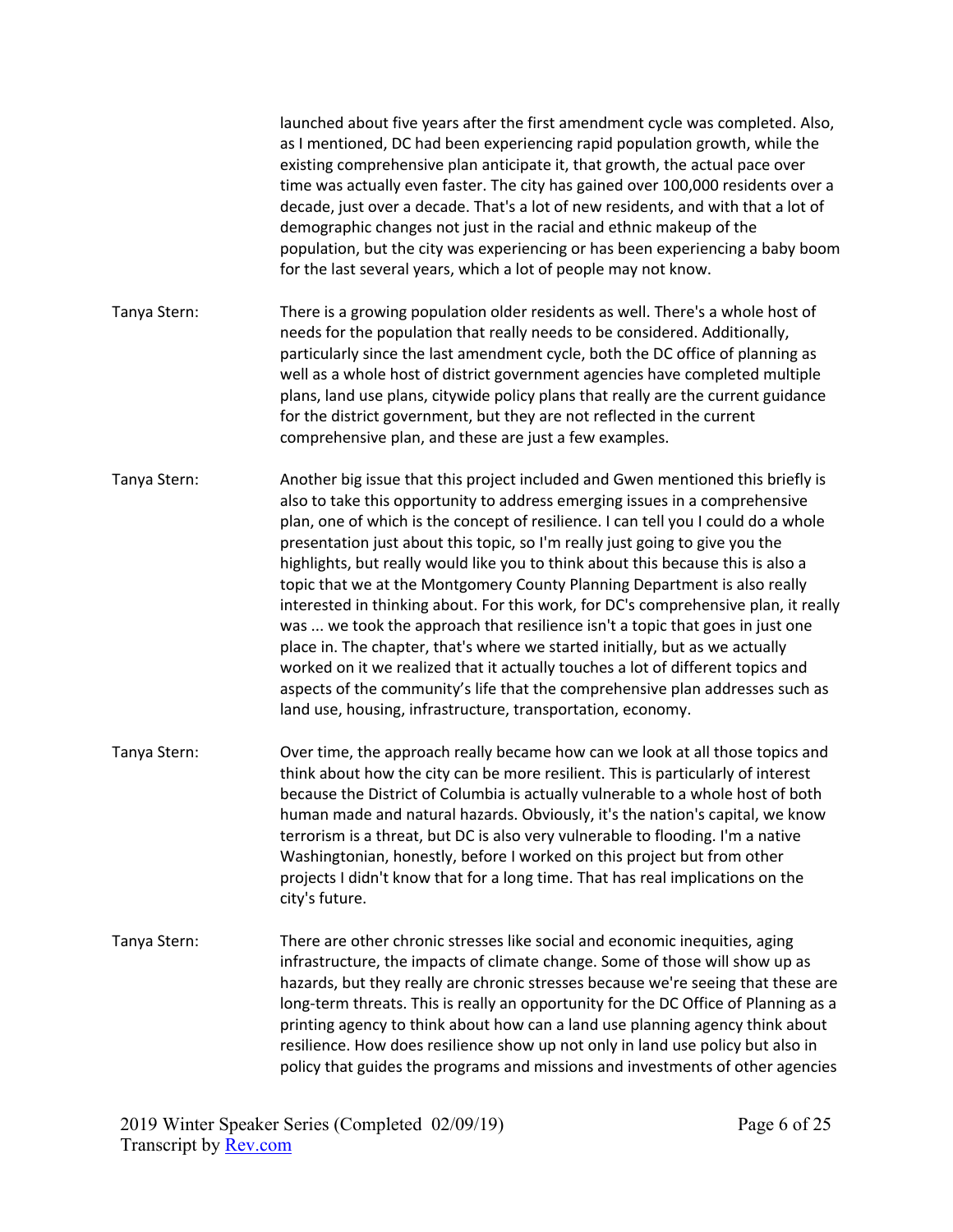not just district government agencies but regional entities that provide services to the city.

- Tanya Stern: I'm just to give a few highlights from the outreach and community engagement. This image covers a number of activities that took place during about the first year of the project. The official launch, the public launch was in the fall of 2016. That was, if you remember the image that I showed at the beginning, there were seven citywide community workshops, but in addition there were, even before that, some workshops with advisory neighborhood commission leaders. There were also a series of topic specific forms in roundtables with experts and other stakeholders on data, historic preservation, transit oriented development.
- Tanya Stern: Then, one big piece that was probably unique to the district, but there is a process of an open call for proposed amendments where any member of the community can propose an amendment to the comprehensive plan. That process took place over three months in 2017 and resulted in 3,000 propose amendments being submitted from the public, as well as from other agencies. I, along with other staff at the office of planning, had the pleasure of reviewing most of those even before I left last year.
- Tanya Stern: Also, another unique thing was, we call it a meeting in a box. Once we had a whole series of materials related to the project, we were able to actually put them all together with a copy of the existing comprehensive plan and provide it to any community organization advocacy group, anyone who wanted to lead their own discussions as well.
- Tanya Stern: I'm going transition to some of the lessons that I learned from working on this general plan update. Before I do that, I do want to acknowledge my colleague, Josh Ghaffari. Josh, stand up, who's one of the project managers at the DC Office of Planning on this project. We have spent many, many, many, many, many, hours, months, three years on this project. Again, this is an active project. The district has completed proposed amendments from one of the chapters and I'll talk about that later, but the rest of the work is still ongoing. If you're really interested in finding out what's going on, staying plugged in, Josh should be a good resource and have [inaudible 00:28:59] contact information later.
- Tanya Stern: Lesson learned number one. General plan updates are complex projects. That may seem like a really obvious thing, but they're really complex projects. A general plan accompanies a plan, it's not like a local master plan, a sector plan, small area plans, which is what the District of Columbia produces. They are their own animal by themselves. They're very, very different. I'm mentioning that because a lot of people because the long timeframes that general plans, the comprehensive plans, these are not the plans that you do on a regular basis. This is going to be a new experience for a lot of people, so I'm putting this up just to manage your expectations going into this.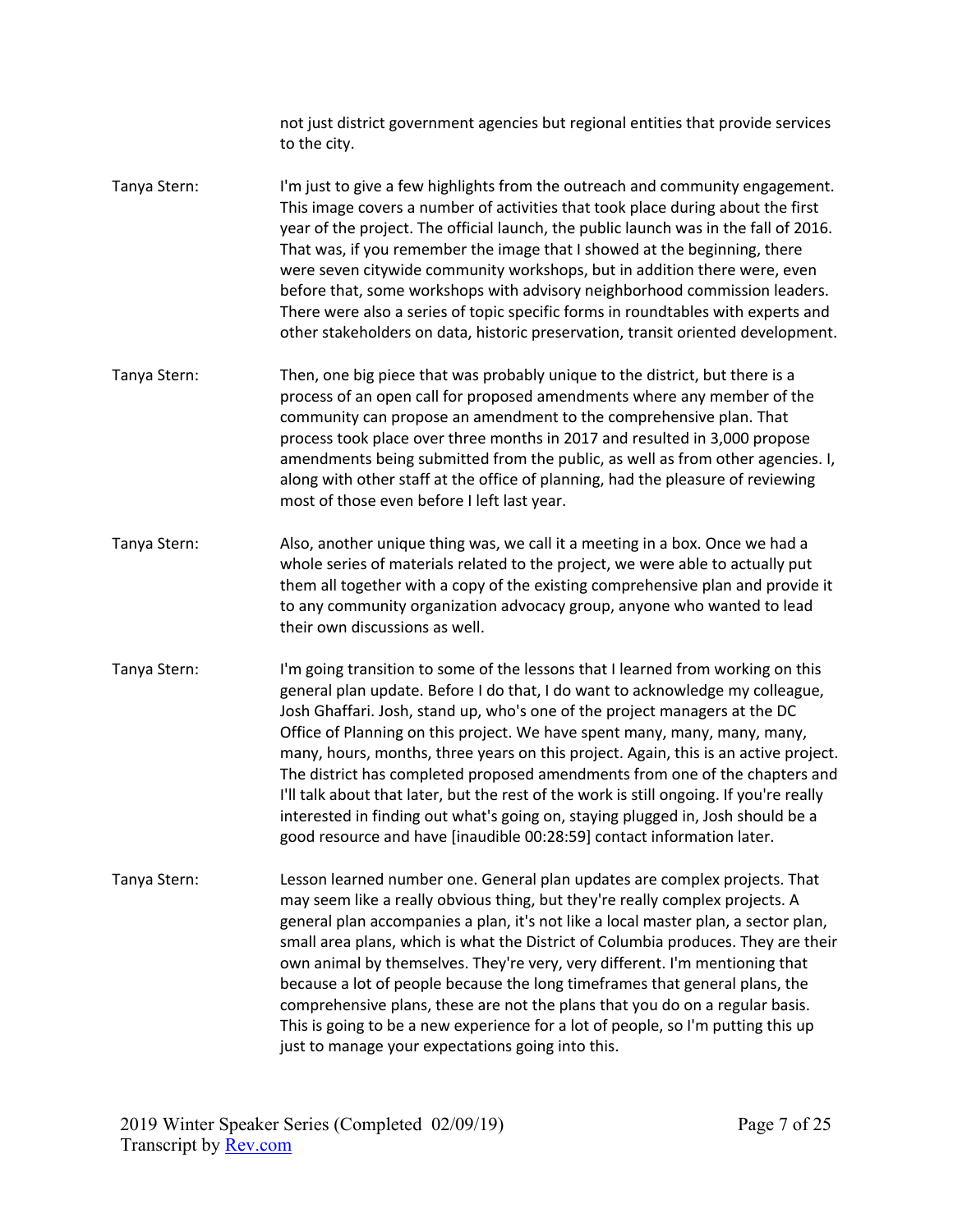- Tanya Stern: The scale of this project, because it covers the entire jurisdiction, because it covers multiple topics, it affects literally every aspect of the update, not only the scope, the engagement, a whole variety of aspects of the project. General plan updates also challenge your imagination. This is not only as a planner. I was trained as a planner to think into the future, to help to imagine things that may not exist, to help to solve for challenges that exist now as well as things we anticipate in the future. But I can tell you, working on the comprehensive plan, it really challenges your imagination. It really stretches you both as a planning professional as well as residents. Tanya Stern: It really ... because of the timeframe, it covers decades, not five years or 10 years even 15 years with so many other types of plans that most people are used to will cover, it's literally decades. It really challenges you to think far beyond immediate issues, again, to envision what may not exist now, even things that you want or the community wants to take place in the future. Another challenge is an opportunity but it's also a challenge is that, general plans tend to cover or address emerging issues. I mentioned resilience, AVs is
	- another one. We know these things are coming, we know we need to address it, but we still don't really know exactly what's going to happen. We don't really have our arms around it, but we have to write policies about it at the same time.
- Tanya Stern: Again, to mention something Gwen mentioned, general plans are more than land use plans. You saw that listed as citywide elements, they cover a whole variety of topics. DC's comprehensive plan also has policies that affect not only district government agencies or even developers doing private development but regional entities like Ramada, the utilities, federal agencies that own property. Its reach is pretty expansive.
- Tanya Stern: That leads to the point that general plans range of influence requires different strategies for policy and partnerships, particularly in terms of the other types of agencies and entities are affected, doing education about the general plan, what it is, what does it offer to those agencies, and then creating ongoing collaborations with the fact that local state and federal agencies is really critical. That was something that we knew as part of, when I was at the DC Office of Planning that we had to do outreach to other district agencies and there were a lot of meetings, lots and lots, probably dozens and dozens of meetings. The real point was not just, "Hey, your agency is affected by a policy that's in this plan, do you want to update it?" It's, "This is actually a tool for you, this other agency, you should take advantage of it. It can help to inform your future public investments. It can help you set a roadmap for your own agency." That's really the opportunity that I think really should be kept in mind. It's not just engagement with residents, which is obviously a critical part, but there are other partners who can really use this as well.
- Tanya Stern: Another lesson learned is to be mindful of other current issues that may impact the general plan update. One of the things that they could accomplish before I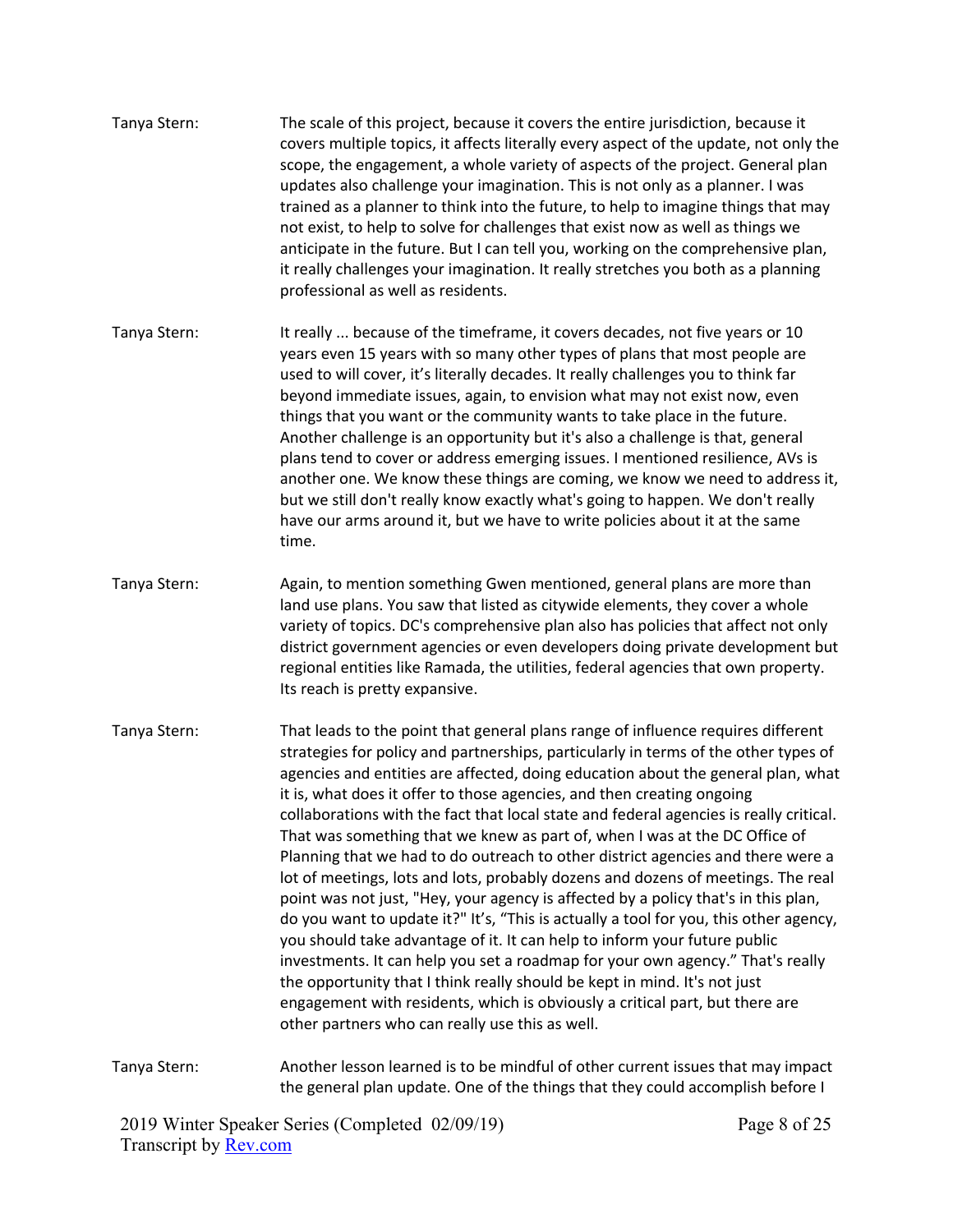left OP was there were proposed amendments to the framework element that were submitted to the DC Council in early 2018, and the DC Council held a public hearing in March of 2018. There were over 270 witnesses who signed up to testify at that hearing. That was, from what I understand, probably the most people who had ever signed up for a council hearing to-date. Not all but a good portion of those witnesses were there because they were concerned about another issue that had been going on in DC, which was the fact that the DC Court of Appeals had vacated several approvals by the DC Zoning Commission all planned unit development projects. PUDS are the equivalent of optional methods development here. That had a lot of implications, both on projects that had already been approved, projects that were in the pipeline, projects the developers were thinking about submitting as PUDs.

- Tanya Stern: There was a lot of discussion about this issue because the framework element in those amendments included some updates to the guidance for the zoning commission to use as part of their reviews of PUDs. This was an issue that ... what was going on with these appeals was something that was going on, but I don't think, at least from my perspective, we anticipated that this will be such a big topic at that hearing. That hearing started on at 2PM on a Tuesday and ended at 3:45AM, Wednesday morning. I know because I was there. That just shows you, obviously, other people were there to talk about other issues but this is a really big issue. To really be mindful of the fact that there may be some other things that may pop up as the county is going through this process that you will need to contend with.
- Tanya Stern: Then the last lesson is that general plans are highly influential policy documents and most people don't know about them. Because they are infrequent they cover the entire jurisdiction, they cover multiple topics, it can take 2+ years to complete them, they cover multiple decades, it's a high-level policy document, it's not a zoning document, it's not land use guidance for specific sites. Why would anybody want to spend two years working on this? However, this is really an opportunity because this is about a jurisdiction's future, and so the lesson learned that I took from that is that it's really, really critical when a planning agency is thinking about engagement, it needs to be much more expansive than what that agency may be used to doing not only of reach but approach, message, partnerships.
- Tanya Stern: It's also really critical, I really got to understand this, to really talk about why ... what planning is, what land use planning is and why planning is valuable to communities, because this is the kind of project that it won't just be residents from a particular neighborhood who are interested, it really does cover the entire jurisdiction. You have to think about how do we reach all of these people and really get them involved. At the end of the day, the project really needs to speak to people's values because in the end this is about our community's future. Thank you.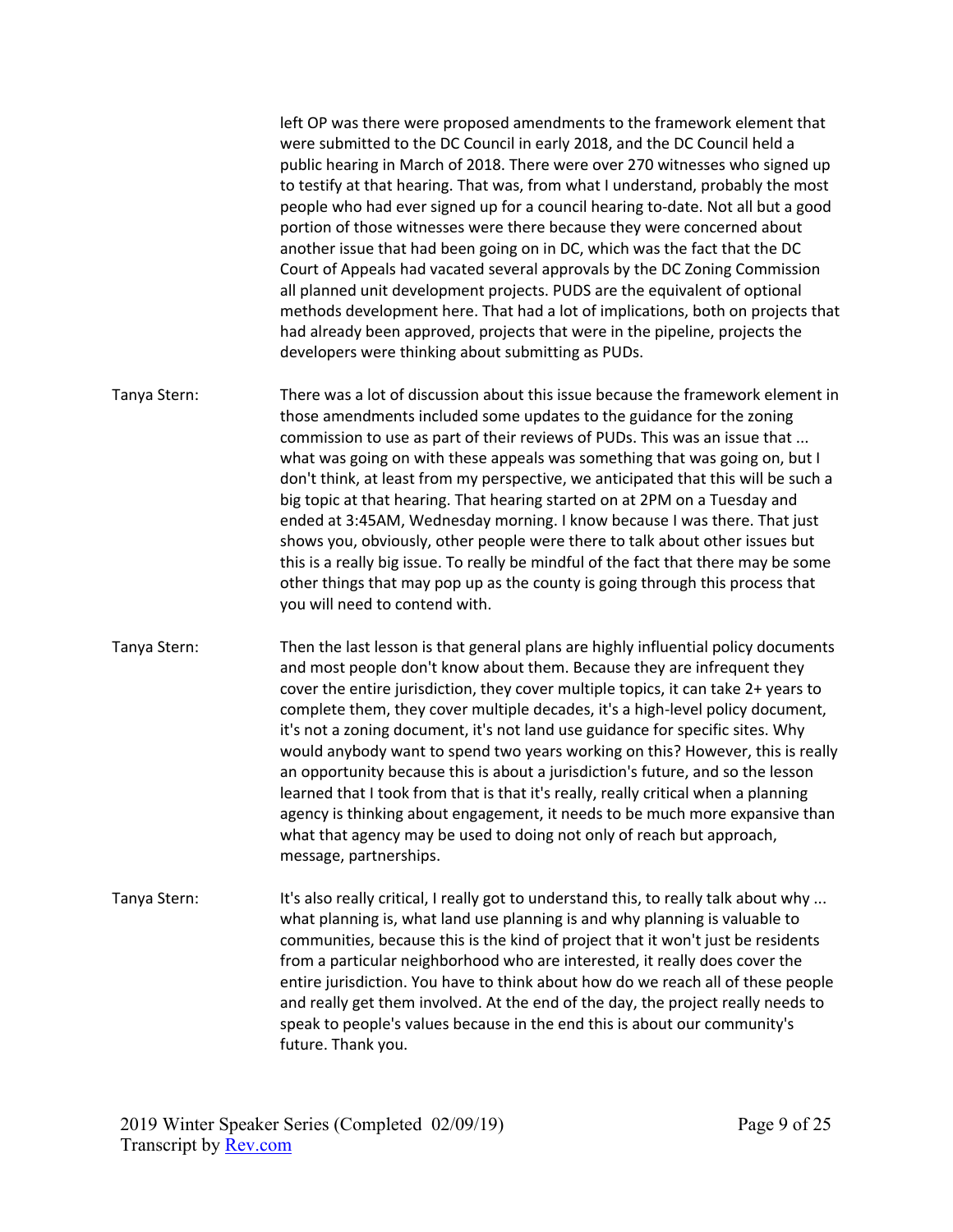- Gwen Wright: I'm just going to pop up to mention because I forgot this. Tonight's presentation is available for AICP and LACM credits. If you need those credits, there are signup sheets at the table in the lobby, so please sign up. With that, Val, do you want to join us next?
- Valdis Lazdins: Thanks, Gwen. Good evening, everybody. Glad to be back in this part of Montgomery County. One of the slides that Gwen showed troubled me a little bit because it was the Wedges and Corridors plan and it showed Howard County being in the wilderness. I just saw no data on it, it was just all white and yellow. But there is a lot that goes on in Howard County. I'm going to be doing something a little bit different. It's going to be a little more of a travelogue because one, we have not initiated the general plan update. The kinds of general plan updates that we've recently been doing have been little tweaks around the edges due to expansion, minor expansions of public service boundaries, and those obviously trigger a general plan amendment.
- Valdis Lazdins: The major projects that the Department of Planning and Zoning has been undertaking for the last about year and a half or so was a complete rewrite of our zoning code. When I left Montgomery County and went up to Howard County, one of the first things that I've observed was a really broken set of development regulations. I don't know if you all heard but we had an election recently. We have a new county executive. We have five new council members. We're just waiting to see what changes the new administration is going to take as far as the DPZ's work efforts for the next few years. Obviously, Howard County, you can't come here to talk about Howard County without mentioning Columbia.
- Valdis Lazdins: I will touch on that. Here we go. Howard County is divided into planning districts. I have a former college here, Dot [inaudible 00:39:26], she could probably do a better presentation on planning history in Howard County than I can because I haven't been through a general plan update in Howard County. Our planning areas are basically Elkridge, Columbia, Southeast, Ellicott City. The basic concept for Howard County is, and this goes back to the 1990 general plan is preserve the rural west, develop the urban east. That's basically the way Howard County has developed.
- Valdis Lazdins: We're a county of about 300,000, a little over 300,000. We're Maryland's smallest jurisdiction, about 160,000 acres. Our targeted growth areas are the growth and revitalization areas that you see here in salmon and then the beige areas are established communities. We're a little bit different than other jurisdictions in Maryland. We have adequate public facilities regulations. We test for traffic, as well as schools, but we're unusual because we have allocations for housing units. We're the only jurisdiction in Maryland that has another aspect of APF, which is we limit the number of permits that are released.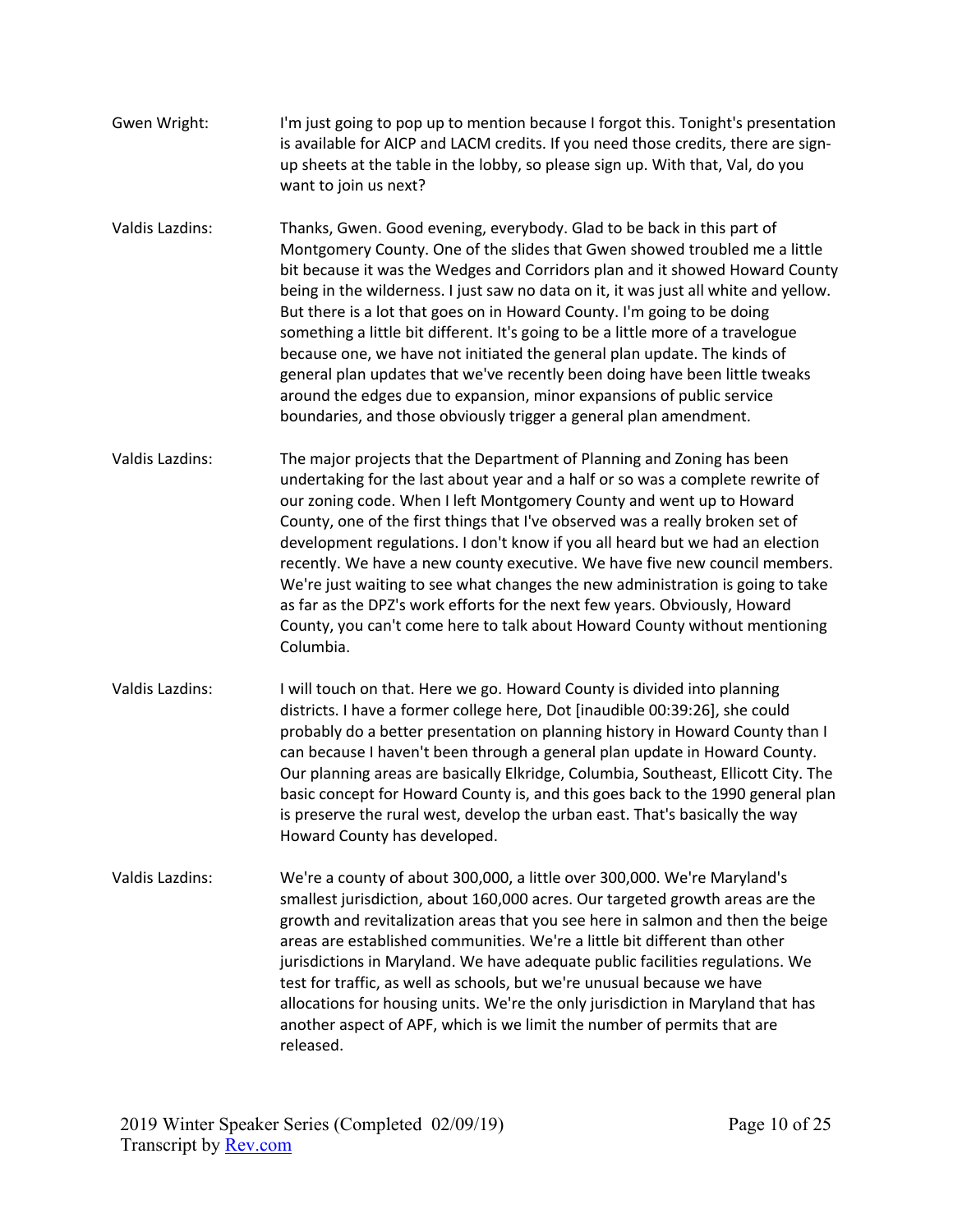| Valdis Lazdins: | However, if you will, I think one of my slides will show our general population<br>trends. This is dicey, there you go. Obviously, Howard County went through<br>tremendous growth during the 80s and 90s. Our population has stabilized, and<br>so with that the allocations, we have about 2,500 allocations annually, and they<br>can be stored up. There is no longer any issue with allocations, it's just about<br>adequate public facilities ordinance and the big test right now is the school's<br>test. |
|-----------------|-------------------------------------------------------------------------------------------------------------------------------------------------------------------------------------------------------------------------------------------------------------------------------------------------------------------------------------------------------------------------------------------------------------------------------------------------------------------------------------------------------------------|
|-----------------|-------------------------------------------------------------------------------------------------------------------------------------------------------------------------------------------------------------------------------------------------------------------------------------------------------------------------------------------------------------------------------------------------------------------------------------------------------------------------------------------------------------------|

- Valdis Lazdins: Right now, if things continue to track, Howard County will be experiencing a de facto moratorium on development. About 60% to 70% of the county will be shut down for development beginning in July. Our APF standards for schools were recently changed so the maximum capacity for schools was recently upgraded. We now do a high schools test, 115% capacity, a middle schools test that are 110%, and elementary schools at 105%. What that does it really shuts development down for Howard County.
- Valdis Lazdins: We're currently taking a look at what are the fiscal implications of that policy action. We expect in February to have a draft of that analysis released. Anyway, Howard County has grown tremendously. We've peaked and you can see we're in the red based on projections. We're looking at the mid-300,000 in terms of population. There we go. Obviously, Howard County is home of Columbia, Rouse's vision for a new suburban experiment. These are the goals that he espoused. You can read them but the bottom one is realize a profit. He didn't do so well in terms of the profit. The development corporation was on the verge of bankruptcy a number of times and saved by investors through pension funds and the insurance market.
- Valdis Lazdins: Columbia is the true heart of Howard County. You can see the transformation of downtown Columbia from the 60s basically farm fields, the late 90s. Downtown Columbia is anchored by a million square foot shopping mall that's been expanded over time. Now, it's beginning to experience development around the fringes. Really, the goal for downtown Columbia is to transform what is a very suburban environment into a very, very urban and walkable, mixed-use downtown of approximately 6300 residential units, 1,200,000 square feet of retail space, 4,300,000 square feet of office, and a hotel and conference center. In fact, the lower, I don't know if this has a point around it, but maybe it does.
- Valdis Lazdins: Anyway, down in the lower part of the drawing here on the right-hand side, that portion of Columbia adjacent to downtown Columbia adjacent to the Merriweather Post Pavilion is undergoing development. There's tremendous activity going on in downtown. Now, the movement is to the lakefront area. We're anticipating yet another development, the middle there. A lot is happening in downtown Columbia to transform it into that desired place. Longterm vision is really going from a suburban auto oriented type of a center, spread out growth to a mixed urban pattern, more pedestrian friendly, mixeduse, vertical. We're beginning to see some height to come up finally in downtown Columbia.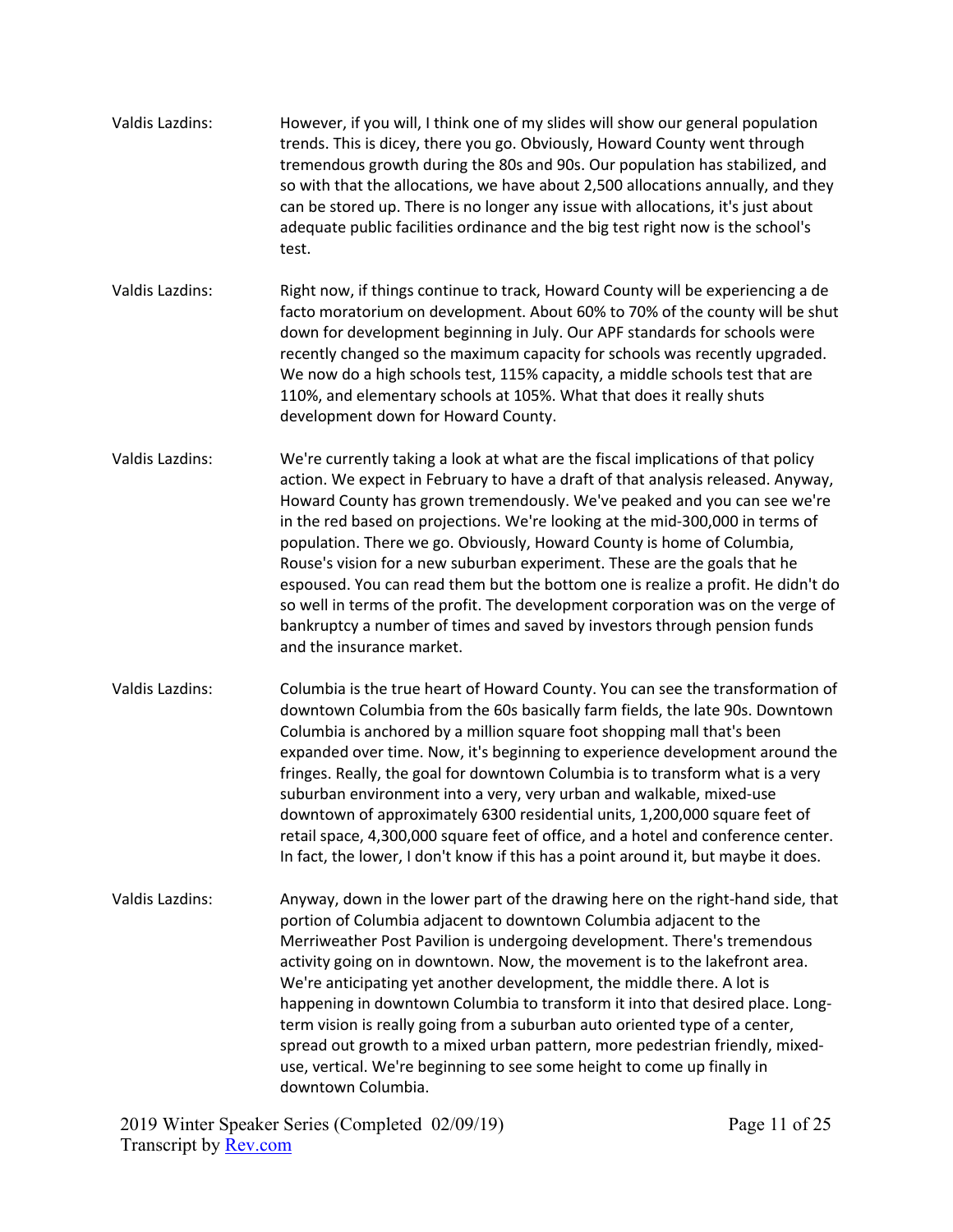| <b>Valdis Lazdins:</b> | The planning process for this took a long time. Dot said, I think, was in the midst<br>of that. A number of efforts were begun for downtown Columbia. General<br>Growth was the developer after the Rouse company was purchased by them. It<br>went through a series of charrettes. What's interesting is that this was a real<br>cooperative effort between the developer and the county leading to what was<br>really a developer-led plan for downtown Columbia. It's somewhat of an<br>unusual approach where you have the developer involved with the planning<br>efforts for such a major part of a county.                                 |
|------------------------|---------------------------------------------------------------------------------------------------------------------------------------------------------------------------------------------------------------------------------------------------------------------------------------------------------------------------------------------------------------------------------------------------------------------------------------------------------------------------------------------------------------------------------------------------------------------------------------------------------------------------------------------------|
| Valdis Lazdins:        | This is so the Merriweather district. Currently, this is under construction. It's<br>home to a new high tech computer firm, Downtown Tenable. It's also<br>headquarters to MedSTAR. There is a  we've just been talking to the<br>developer, which is Howard Hughes Corporation, about a hotel in the<br>downtown. It's really going through a major transformation. The other areas of<br>Howard County that we're looking at is the Route 1 corridor. The area between<br>95 and Route 1 is home to about 30% of our job base. That's one of the planning<br>areas that we're currently working on, is the root one corridor.                   |
| <b>Valdis Lazdins:</b> | The other is similar to the effort to Montgomery County just went through with<br>the planning around Democracy Plaza, Democracy Boulevard area. That is the<br>Gateway District. It's 900 acres. It's excellently located between Baltimore and<br>Washington DC. It's home to a lot of the high-tech firms that are related to NSA<br>cybersecurity. The benefit is, I guess you could look at it as a benefit, there's a<br>lot of room available for development. 60% of Gateway is either an open space<br>or 20% in parking, so there's a lot of opportunity for redevelopment and<br>rethinking it.                                        |
| <b>Valdis Lazdins:</b> | Another interesting approach here, though, is that the major property owners<br>have taken it upon themselves to do their own plan. I think that what would<br>happen as a result of this, while we were involved this was really a developer-<br>driven process. I think it created for Howard County administration just as<br>awareness how important Gateway is for our future. 8,000,000 square feet of<br>commercial space, 11,000 employees and 300 businesses.                                                                                                                                                                            |
| Valdis Lazdins:        | I have to also talk about some of the major tragedies that are going to be driving<br>planning in Howard County. The two floods in Ellicott City, the 2016 and the<br>2018 flood. Absolute tragedy. This is the first time in my career when you begin<br>a project as a result of, you talk about resilience and the changes that we're<br>experiencing here. You start a project, you're on the verge of getting the<br>planned draft out to the public for comment, and then the second flood<br>happened in May of last year. Now with a new administration in place, we're<br>going to be restarting the plan for Ellicott City. Here we go. |
| Valdis Lazdins:        | We're really taking a conference look at this, it's not just the downtown. We're<br>taking a look at the entire watershed. As part of that, we're going to be looking<br>at potential changes to the requirements for stormwater management. We<br>have a report that's due back out to the county council in May that talks about                                                                                                                                                                                                                                                                                                                |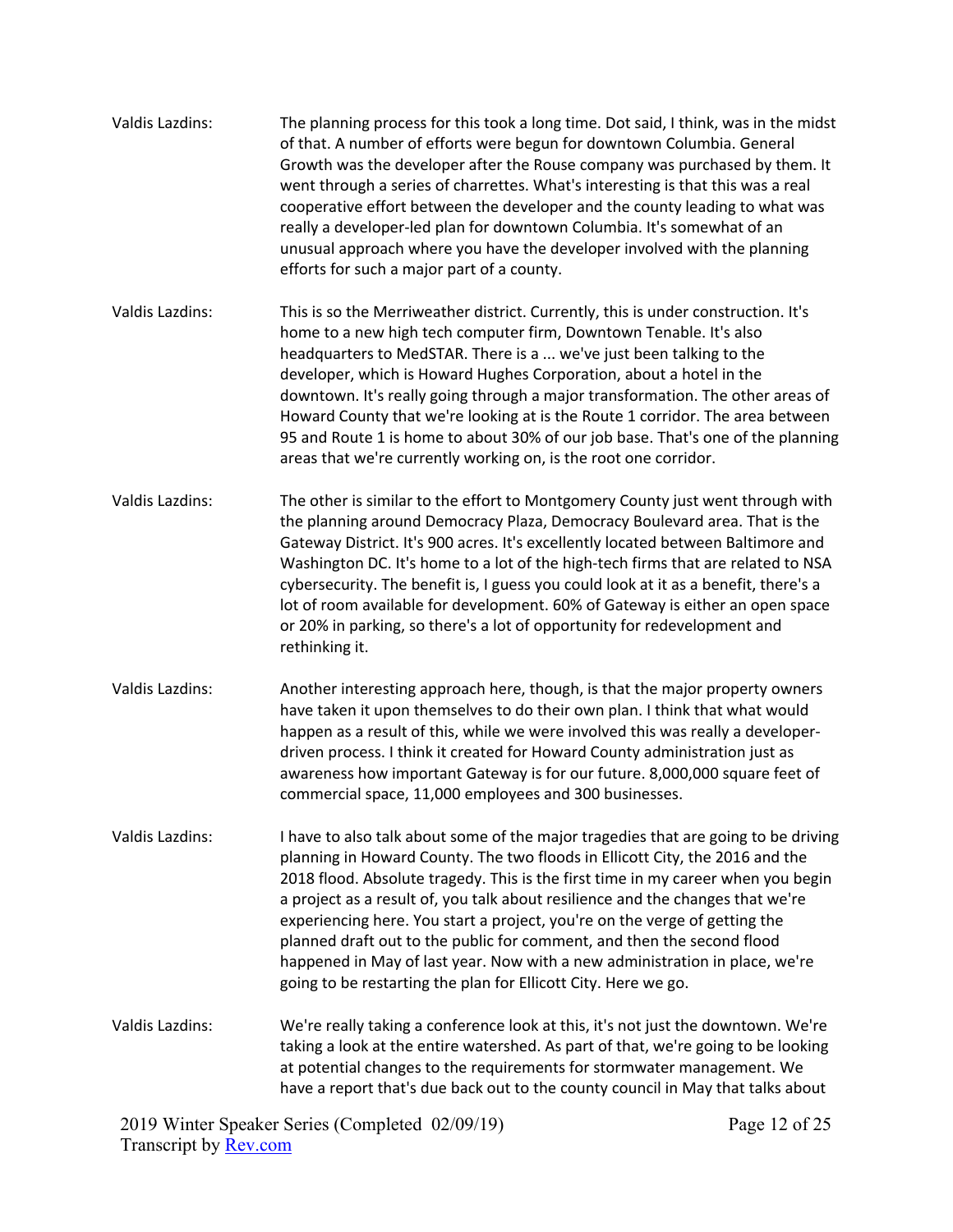what kinds of changes are appropriate to look at for the entire watershed here. Ellicott City is unique and so whatever our findings are, I'm not sure that we can necessarily apply them across the entire county because Ellicott City sits at the bottom of a granite funnel. Whatever drop of water hits that watershed, it's going to make its way down through Ellicott City down to the Patapsco River with one point of entry to the river itself.

Valdis Lazdins: The focus so far has been daylighting the Tiber and Hudson streams. What this shows, basically, is all of that waterway, a good deal of it was placed under ground years ago. Looking at opening up, widening the channel itself and improving the flow of water through Ellicott City. No matter what we do in the upper reaches though, it's the lower portion of the downtown that suffers. You can see that the overall concept for redeveloping within the middle reaches of the downtown area and Tiber Hudson, but the real critical one is downtown itself. This concept shows a removal of 10 buildings within the historic district to address long-term flooding problems. With the new administration coming in, all of the decisions that were associated with the demolition of the structures in the historic district are being reviewed.

- Valdis Lazdins: Obviously, this has raised a lot of concern in the, throughout the state in terms of the historic preservation community and all. We're on the verge, I think, of developing a new general plan. We'll see where the new administration takes us. Over time from the 60s, it's planning to prevent problems. Through 2012, our most recent plan, it's looking at managing sustainable growth, and we'll talk about this a little bit later, but I have a feeling that Howard County is going through a transformational period.
- Valdis Lazdins: We were a green fields county with a lot of development and growth potential. Our populations has plateaued, we relatively plateaued. I think the critical issues that we're going to be facing is how does the county change, how does growth and redevelopment happen within the context of existing neighborhoods, because I can tell you that that's a tough thing when you're proposing to tear structures down to build something new. I'm sure you're all aware of that one. With that, Gwen?

Gwen Wright: Thank you. Our next speaker will be Ricky Barker.

Ricky Barker: Good evening. First of all, I'm impressed. I'm impressed you took a Wednesday evening to talk about comprehensive planning. That's really pressing for me, being in the career over 32 years to see you all come out and have an interest in this, and I hope you will. You're not waning right now at the end.

Ricky Barker: I'm going to talk about a comprehensive plan that I was involved with in Loudoun County. I'm not going to talk about the details of the plan, I'm going to talk about how you do a successful comprehensive plan. I'm going to lay out the process and the step by step that we used in Loudoun County, I used in Loudoun County when I was there. Loudoun County has similarities to most definitely to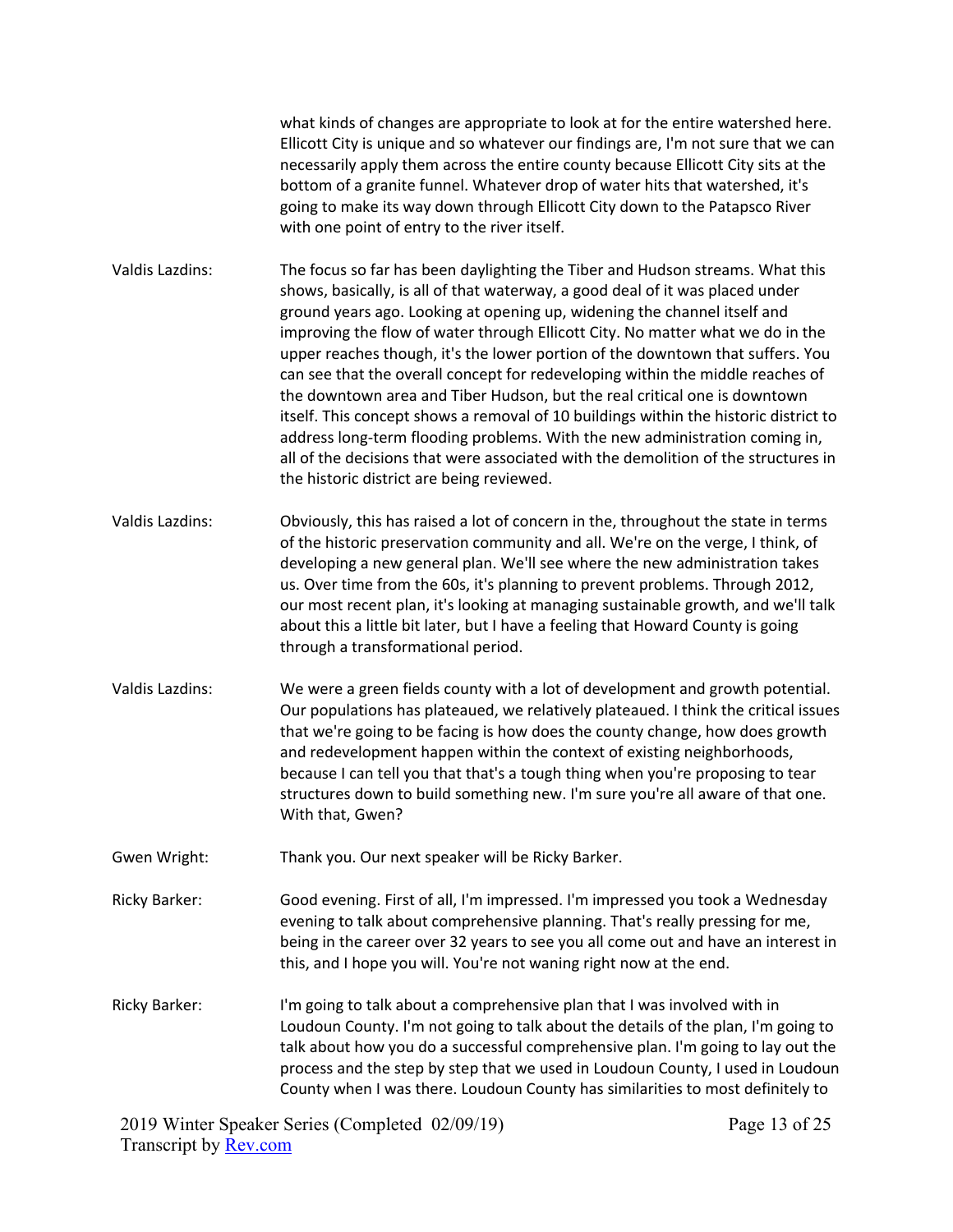Montgomery County and want to go over some of those issues that we're experiencing. Of course, we're the home of Washington Redskins practice facility. We have both urbans, three Metro stations coming opening in 2020 including Dulles station. We have suburban, we have urban, and it's just really a unique place to be.

Ricky Barker: I'm just going to give you some little bit of background. The need for our plan charter to launch our comprehensive plan, what is a plan charter and what are the components of a plan charter, what is the process we used to actually get that plan charter approved, and what are the outcomes and the lessons learned. If you don't know much about Loudoun County, I encourage you to visit there. We've got a lot to ... the county has a lot to offer, I still live there and commute across the river every day. I've discovered thousands of new friends on the roadways. It's a really great opportunity for me.

Ricky Barker: Second fastest growing county in the nation, most business investment. 70% of the world's internet comes through Loudoun County. We have over 15,000 horses. We also, in Loudoun County have the most wineries and breweries in Virginia. It's more than 44 now and 21 breweries, but don't drink and ride. We have, like I said, in 2020 we're going to have three rail stations with silver line expanding out. We'll be the end or the beginning of the silver line, whichever way you want to slice it. We have direct access to, of course, Washington DC, millions of regional employees. We also have a wonderful airport that we can tap on.

Ricky Barker: Why do you plan a charter? This is a major undertaking for our jurisdiction and it's been discussed as very complex. There's going to be a lot of investment in time and resources, and you really want to get it right. Taking the time up front to, I think Gwen talked about the scope of services that's similar to a planned charter. Get that right first so that you can come out with a successful end state. A planned charter is a plan on how to do plans, so that's ironic but you need to do that. The most important thing is receiving agreed-upon direction from the governing body because that sets out the parameters for staff, the consultants, and we have a stakeholders committee and the general public.

Ricky Barker: Tanya, you talked about managing expectations, and so that is so critical in a process like this. You don't want to let down your residents. You also, as a planning staff, it's really important that we know what we can do and what we really don't want. We want to stay in the lane and so this helps us to understand with confidence that we're doing the right thing and meeting expectations.

Ricky Barker: Developed by staff, a plan charter, it's endorsed by, approved by and it usually takes 3 to 6 months to develop and receive endorsements. Like I said, that's an important and valuable 3 to 6 months. What are the components? First of all, what is being done? With a comprehensive plan, sometimes it's good to be strategic in making sure that the outcomes that need to be addressed are going to be addressed through the process. Why is it being done, how will it be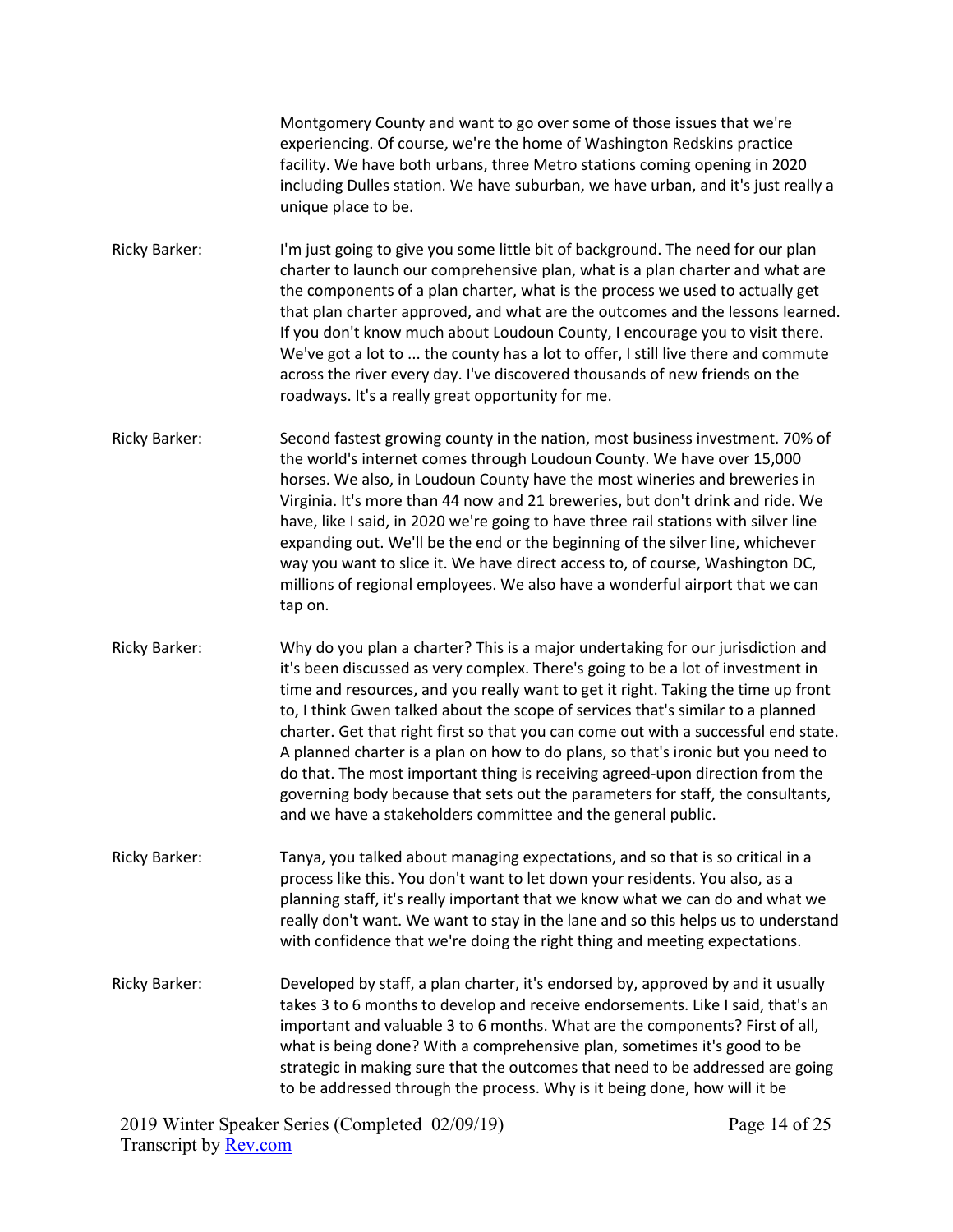accomplished, what are the cost and the process and the level of public involvement, who will be involved, what are the roles and responsibility of those people involved in the organizational structure, when will it start and when will it end. That's a really critical thing, to lay out that and be realistic about it.

- Ricky Barker: Okay. Oops. Sorry about that. No, you went too fast. There we go, sorry. There we go. Begin with end in mind. These are the characteristics we wanted to come out with. We wanted our citizens to be engaged. We wanted this plan to unite the differences in the county. I know we also want it to be balanced. We didn't want one group to dominate, another group to dominate, we want a balance of that preservation side and that development side and that rural side and the urban side. We wanted predictability for people there who are going to invest in their resources and money. Whether you're buying a home or whether you're putting millions of dollars into an office building.
- Ricky Barker: We also want it exciting. That's a big challenge with a comprehensive plan, but we did want to do that. Okay go ahead. Just to tell you quickly what the topics were. Of course, every topic the comprehensive plan has to address. Economic development, not only rural economic. but of course how you address the office market that's going away in the suburban area and building up in the more areas around the Metro stations. Transition area. We have this unique area that's between or suburban growth area and our rural area, and it's being wedged in there. That's where most of the opportunities for new development is, and that gets a lot of pressure, and so what are we going to do with that and how we're going to plan it.
- Ricky Barker: Of course, have some choices in diversity. I know that that's what Gwen talked about and Tanya talked about is that having the opportunity for everyone to participate in the success of the county and not just be an exclusive place but inclusive place for people to live, work and play and learn. Of course, we have a lot of old, aging areas and redevelopment revitalization. We didn't really have good policies on how to address that and so that's real important that we do that.
- Ricky Barker: Of course, we've got our areas, they're changing from suburban to urban with the Metro stations, and we need to make sure we don't, we take our time and plan this metro station areas right. Of course, community facilities and infrastructure, schools, roads, parks and things of that sort are really critical for our success. Quality of development, we want to make sure we don't lose touch of why people are moving to Loudoun county. We don't want to, we want to keep and maintain those high quality design standards. Then, of course, fiscal responsibility. As a county you've got to make sure everything balances out when you're doing a plan. Then growth management, making sure you know where you're going to grow, how much you're going to grow, what type of growth is going to occur.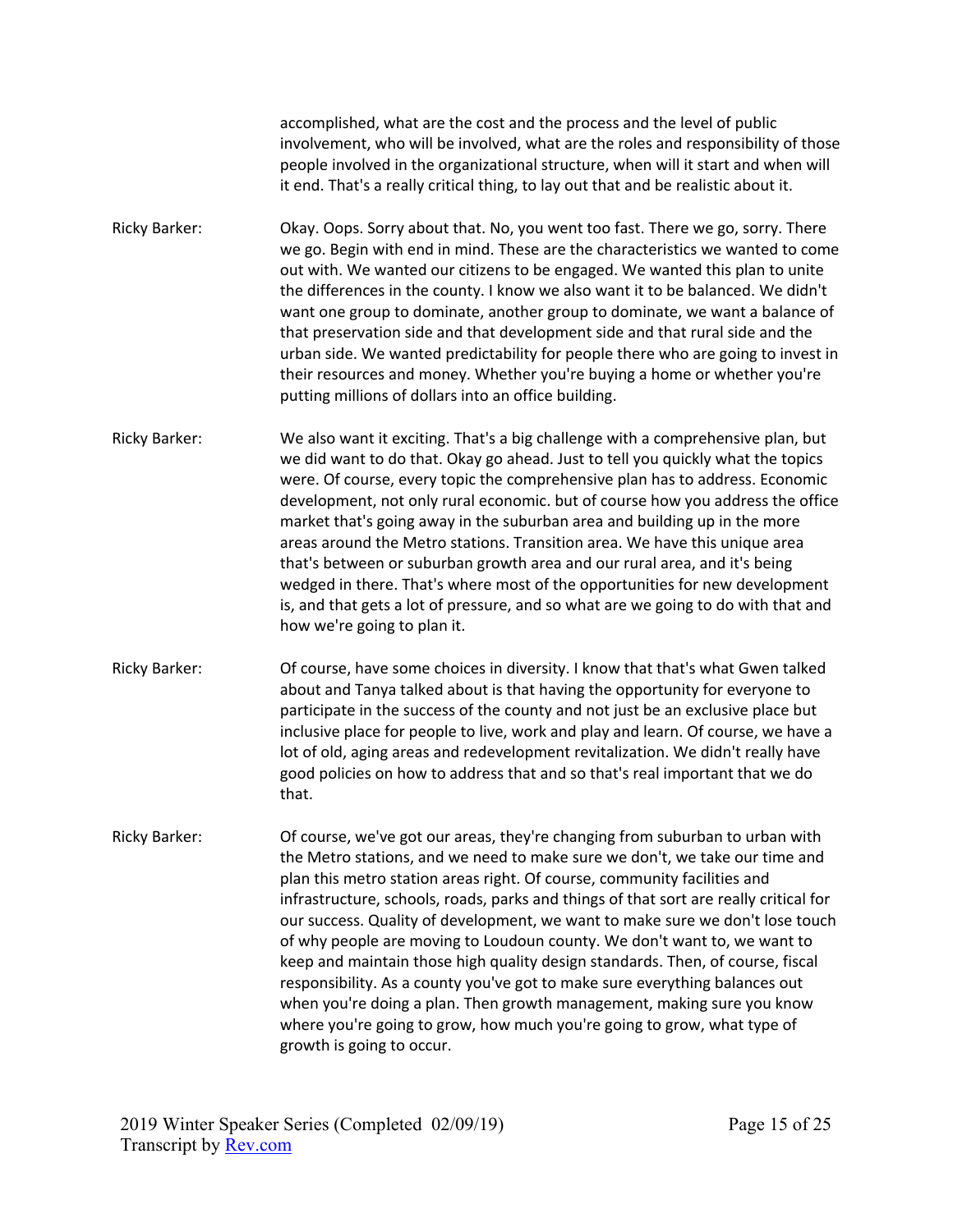- Ricky Barker: Just real quickly. Organizationally, of course, we have our non-member board. We have a planning commission that reports directly to the board county staff. We set up a stakeholders committee to do this project, and I'll get into that in a minute. We have also on the side, we have staff technical advisory committee made up of almost every department in the county. Then we have the community at large and our consultants.
- Ricky Barker: The Stakeholders committee, we decided in order to have it embraced by the community, we needed to have representatives of the major stakeholders in our community. Even though they shared diverse use, we knew it was going be tough. We had 26 representatives and then we had the planning commission chair and the vice chair sit on the committee as the chair and vice chair of that committee. Then, the one unique thing, we had each board member so they can have some ability to stay out of the process to just so they can let the process work. Each of them had the ability to appoint one citizen to be on that committee. This is just a list of people with diverse views from chamber representatives to people on environmental council to the airport, to various preservation coalitions. It was most definitely a blend of different opinions.
- Ricky Barker: We also really needed a good logo to really get people excited about our development. We spent some time coming up with Envision Loudoun, our county, our future. It was real important that it's our county and not just different diverse views of a county. We want to unite that as well as look toward the future. We, like Gwen, laying out the path of success. We laid out a foundation of getting a good understanding of what Loudoun County is right now and some facts about Loudoun County. Then we did a round, a series of workshops, listening and learn. We didn't provide too much information. We had a number of just roundtables with each, facilitators at each table just listening and taking notes about the future for Loudoun county. Then we took that and developed and started to develop some concepts of the vision and where we're going next. Then I had another workshop session of envisioning the future and still sitting roundtables and having a conversation with people, not this back-and-forth at a speaker.
- Ricky Barker: Then we brought out, developed the plan with the stakeholders and went out for a review and have those workshops. It's highly engaging and really important opportunity that we want it to be open, inclusive, both meeting in person and on demand inputs as well as building on previous success that we've had and making sure we had informational meetings to anybody that wanted a presentation on the plan, we went out and did that. Great engagement, those people with the yellow shirts are Envision Loudoun volunteers just taking notes and listening. We had over 8,000 comments in our process. Those led to categorizing them into new policies and new visions for the community. We really wanted to follow through with what we heard.

Ricky Barker: We had consultants that we use because we needed somebody with transportation expertise. We also wanted to make sure we had somebody that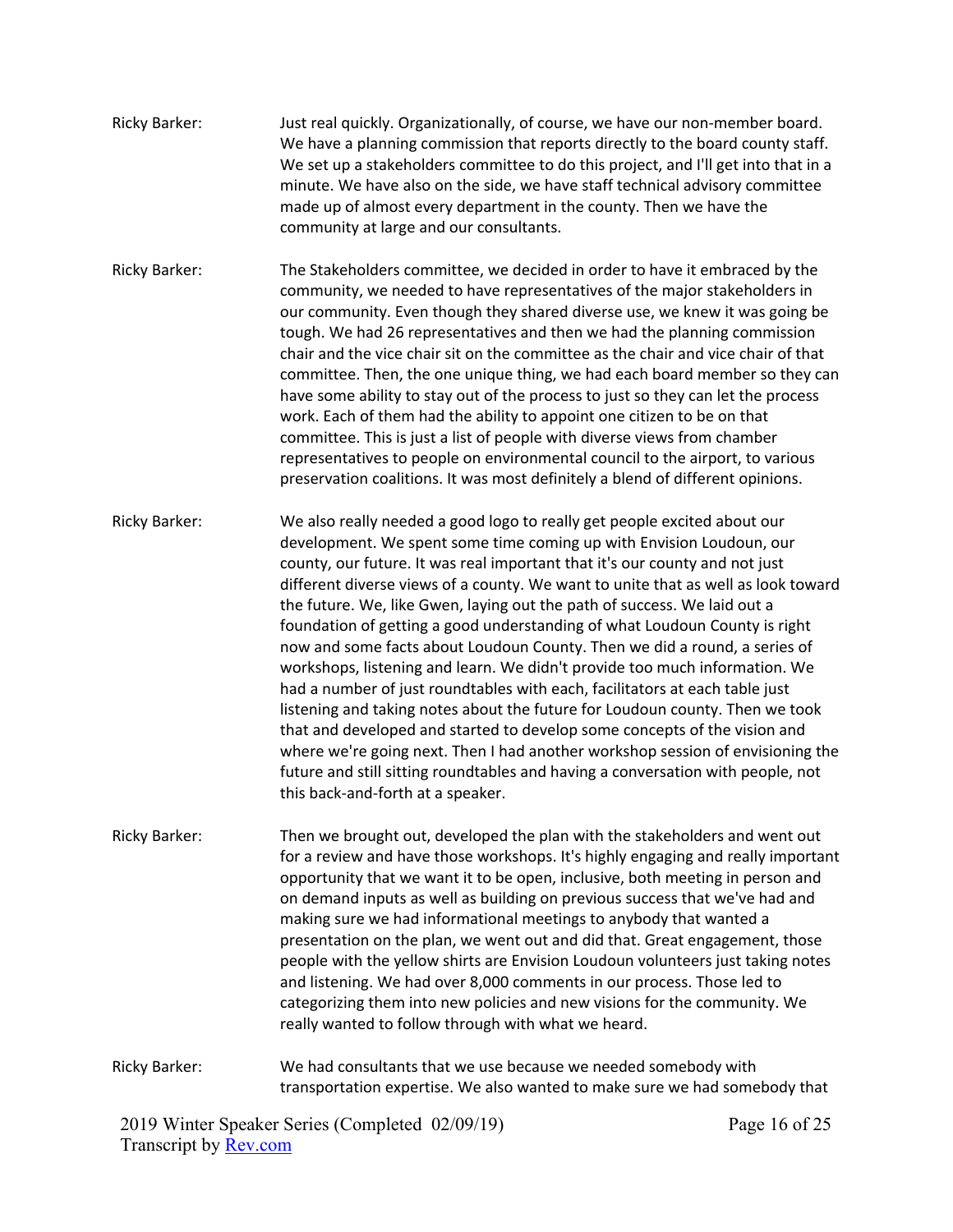was good at engagement and doing the PR and all that stuff so the staff didn't have to do it. We also did economic analysis and fiscal impact, we hired a consultant to do that. We also got that board commitment to the process in engagement. We had expended \$1.6 million to do this work.

Ricky Barker: Outcomes, we stay ... it's important to stay on schedule, stay on topic. Even though the board was out of it, we kept them informed. We give them quarterly updates about what was going on and if they felt like maybe it was going out of balance, they didn't have a problem expressing themselves. That's fine, that's fine, making it a little bit more challenging. Staff confidence. Like I said, we had a lot of confidence because that charter, we knew what we're doing. Lessons learned, really if you're going to have a stakeholders committee, make sure you set boundaries on communicating with the media, because you had all the media trying to get interviews from all these different people, and also, unfortunately, maybe stirring up stuff, which wasn't cool. It would have been better to make sure we have one representative that could talk to the media from the committee. Engage the board in locations where you'll have these public meetings and engagement, so they can come and actually welcome people to it.

- Ricky Barker: We wanted to make sure, you make sure you have a good work program and put some flesh on those bones of that work program, because don't just like spend some time thinking about what does this step include, what's it going to take, because that's going to help with your planning of time. Decide about the coordination meetings, Those are critical when you're coordinating so much staff. That's all I have and I hope that was useful to you. Thanks.
- Gwen Wright: Great. I think we're going to move right into questions. I do want to note two things. First, we are interested in your thoughts whether you ask a question at this moment or not. We have some boards, actually there are sheets of paper posted on the window in the lobby. We would like to encourage you to provide comments on the post-its and add those to the sheets out in the lobby. We want to know what you think are the big trends, issues, opportunities and challenges that we should be looking at in our Montgomery County general plan update. I also want to recognize Carrie McCarthy, who's chief of our research and special projects division and Khalid Afzal, who is the project manager for the general plan update. They've done a lot of work on putting the speaker series together and a lot of work on the plan in general. They are going to have the microphone so if anyone has a question, try to get their eye and they can bring a mic to you. One person in the back.
- Audience: The '64 general plan was the product with the background that began in the 50s, and it covers several jurisdictions. I'd like to know a little bit more about the history and the reason for that and what the impacts were to our part of the plan. Secondly, when we're considering these plans that are countywide, we're considering it within a region and we have a metropolitan planning organization. It seems to me that in guiding this work, we should be considering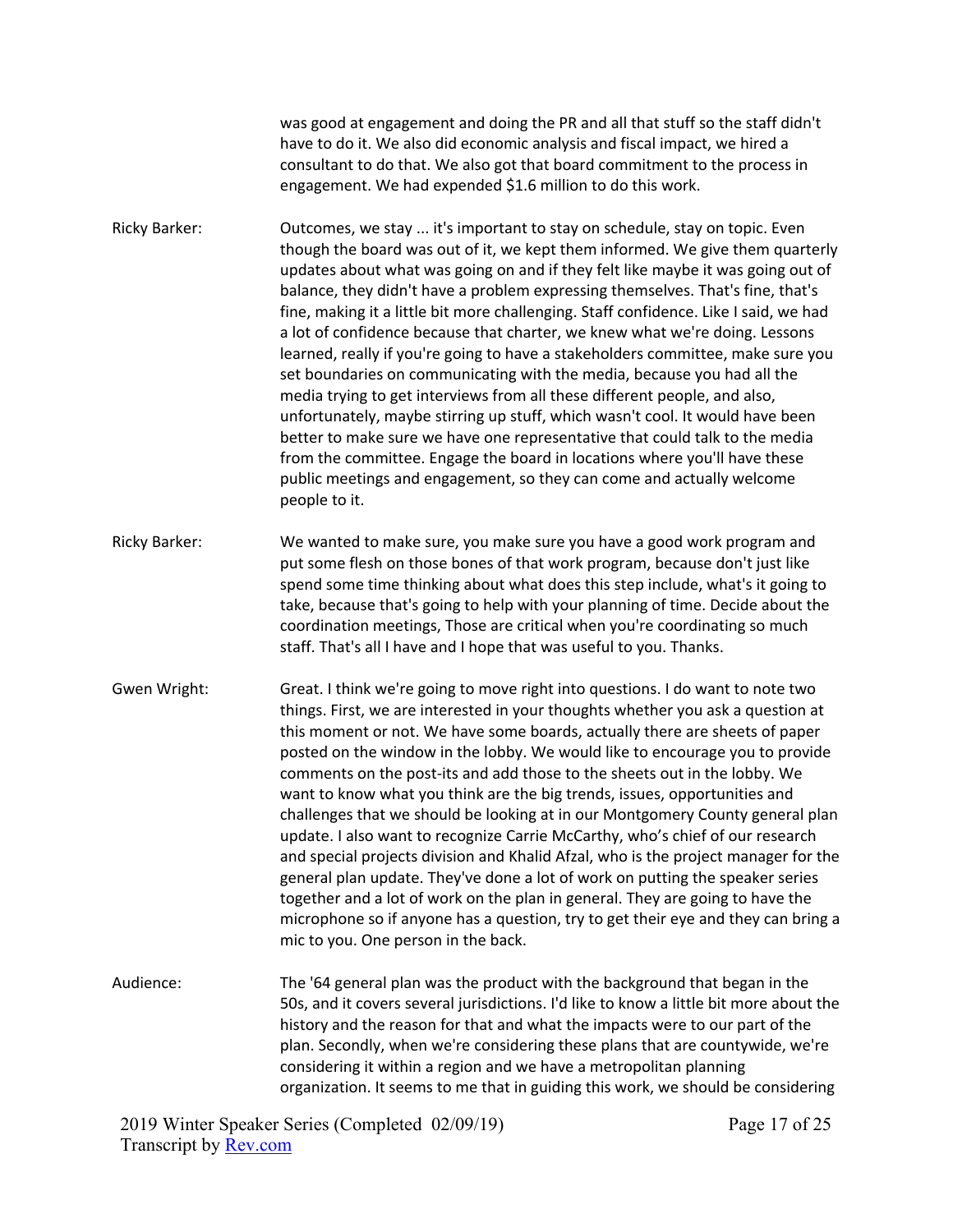our Montgomery County's location within the metropolitan region and the factors and trends that are occurring in the surrounding jurisdictions. Whether we keep that in mind as we work or possibly even a better way is to have a general plan that is comprehensive, that is regionwide. Some of your thoughts and the panelist's thoughts on that. Thank you.

Gwen Wright: Sure. I think that, again, you're exactly right. The 1964 plan came out of a larger planning effort, and I think it was actually conducted by the council of governments at that time. It did look at the whole region that was that starshaped diagram that really had fingers going out into Montgomery, Prince George's, and into all the areas in Virginia. Each jurisdiction then interpreted that that very big regional concept in their own way. Montgomery County was one of the most true to the concept of corridor development with wedges of green between those corridors, not all of the jurisdictions follow that as faithfully. But I think you make a really great point, which is that we have huge regional issues that are going on and a regional context. I guess I'm interested from the panelists perspective based on the speaker's question, how much influence do regional context have in your planning efforts.

- Ricky Barker: In Loudoun County, we have 10 independent jurisdictions. We took time to meet with them to understand how we as a county as we plan were influencing and how they were influencing us at that level. With regard to our neighbors, that was really critical for our transportation systems. Of course, not getting that bridge into the Montgomery County was an issue. Just a joke.
- Gwen Wright: We're going to have to escort you out of here if you keep bringing that up.
- Ricky Barker: I wanted to make you laugh. I did that. Okay, good. That was real ... The other thing was we had some bottlenecks coming into Fairfax County. We ended up, had those limits. It wasn't as much as ... it's more understanding the limitations and the concerns of those jurisdictions and how we can relate, because transportation and infrastructure and utilities and other things like that have to be done at a more regional level. We did set up those opportunities for conversations and understand those contexts.
- Valdis Lazdins: I guess I would say for Howard County, while we're members of the Baltimore Regional Council and all, I don't believe that there was a great deal of outreach and in discussions with the surrounding jurisdictions for the reason that counties look at themselves as this is Howard County or this is Montgomery County. While we're happy to to talk to her partners, it becomes really difficult to coordinate land-use activities at the edges. Each jurisdiction may have its own vision of what the future may be, and you just look at for example, northern Montgomery County and Frederick County and the same with the ... we have issues at the edges of Howard County with Anne Arundel County. That is our major employment industrial corridor, in Anne Arundel County, that's one of the residential districts. While it's a laudable goal, it's a challenge to make that happen.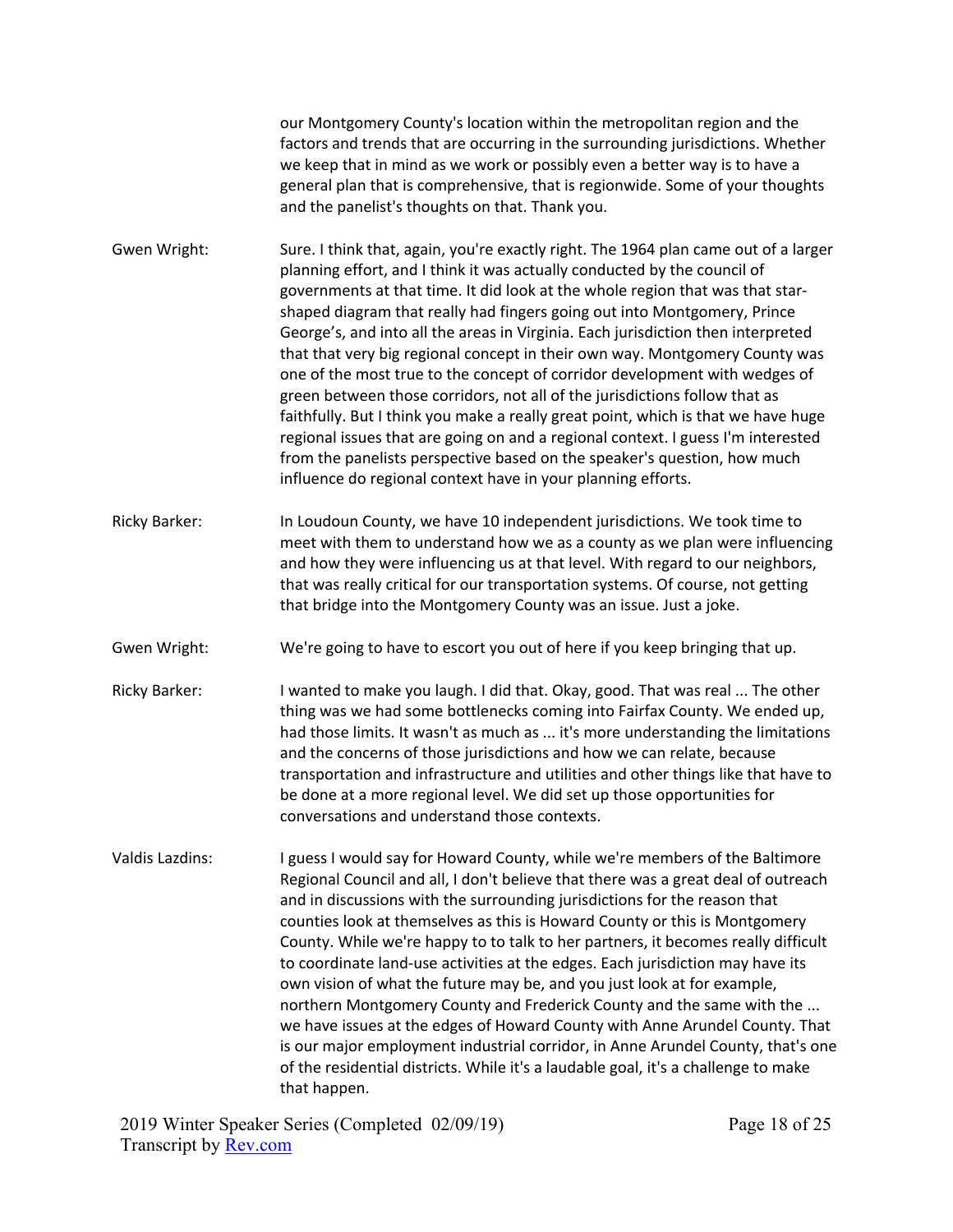| <b>Ricky Barker:</b> | Also, let you know that Carrie and myself and Tanya, we're going to the COG<br>regional planning directors meetings in with the Amazon coming to Alexandria.<br>That's affecting the whole region, and so we as regional planning directors and<br>representatives are working together to think about housing, think about<br>infrastructure, think about all this just because it located there it's going to<br>impact the whole region, and so we, as a region are trying to plan for that.                                                                                                                                                                                                                                                                                      |
|----------------------|--------------------------------------------------------------------------------------------------------------------------------------------------------------------------------------------------------------------------------------------------------------------------------------------------------------------------------------------------------------------------------------------------------------------------------------------------------------------------------------------------------------------------------------------------------------------------------------------------------------------------------------------------------------------------------------------------------------------------------------------------------------------------------------|
| Tanya Stern:         | I also wanted to mention one specific example when I was at the office of<br>planning of looking at the issues in a regional level. I mentioned that resilience<br>integration, to help inform that work, the Office of Planning, myself, the<br>consultant team and others, we created a comprehensive plan and advisory. It<br>reads Comprehensive Resilience Advisory working group and invited<br>representative not only from district agencies that will be particularly affected<br>by these new policies but also some federal and regional partners, including a<br>staff person from COG, who had already been working very, quite a bit on<br>climate adaptation and other environmental planning issues.                                                                 |
| Tanya Stern:         | We did that because we realize a lot of other agencies that would be affected by<br>these new policies have actually been doing some studies in their own work to<br>look at how resilience or different hazards, climate adaptation, etc. would affect<br>them. We really saw them as brain trust to help us figure out how the Office of<br>Planning should approach this work, did inventories of their work, did<br>interviews, etc. but that was one way that we definitely worked with COG<br>because they have actually been looking at resilience and climate issues quite a<br>bit.                                                                                                                                                                                         |
| Gwen Wright:         | Okay, more questions, I think we have one here.                                                                                                                                                                                                                                                                                                                                                                                                                                                                                                                                                                                                                                                                                                                                      |
| Audience:            | Is this on? All right. In the '64 and '69 plans, that was largely approaching<br>Montgomery County as green fields. The county is largely built out at this point<br>so that's a different of problems and I was wondering from your experience how<br>does that  since we got a new redevelopment and stuff, how does it affect<br>how you approach it, what issues you look at, things like that. Any words of<br>wisdom in that sense?                                                                                                                                                                                                                                                                                                                                            |
| Valdis Lazdins:      | One of the, I think, innovative things that we've been doing in Howard county is<br>we established a Howard County citizens planning institute. We hold classes<br>twice a year, we have a fall semester. We're in the  because of the flood, our<br>fall semester got pushed to the winter semester. In fact, we just had our first<br>session yesterday evening. We have a sign-up that is open enrollment, it's free.<br>Our class sizes are 35, 40 people, something like that. The reason that we<br>established it was because we knew that ultimately, one, we were either going<br>to be doing a new set of zoning regulations, or we're going to be doing a general<br>plan amendment. I guess my philosophy is always the best way to do that is to<br>educate the public. |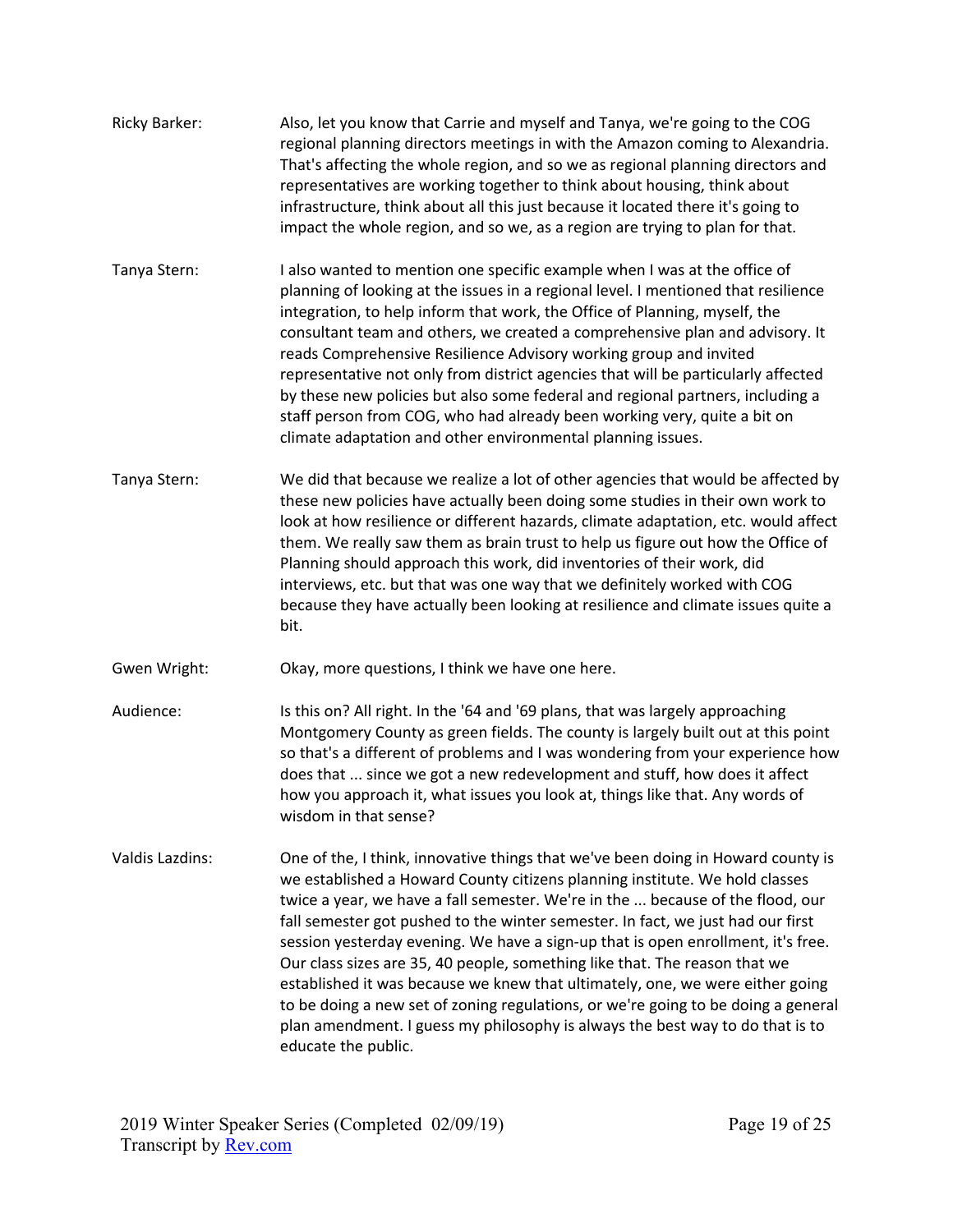| <b>Valdis Lazdins:</b> | We have a series of classes over a five-week period, three-hour classes. We hit a<br>bunch of topics. Yesterday was where does Howard County sit within the region<br>in terms of development, population? Next week is planning law. We have an<br>outside attorney that talks about takings and what you can do under the<br>Constitution and what you can't, because the general public seems to think that<br>you can just tell a developer to go some place else. Well, there are legal<br>parameters, and so that's always a very lively class. We've really found this to be<br>a great tool. I hope that when we begin the general plan update, we've got a<br>good cadre at least of ambassadors who are planning the county.                                                                                                                                                                        |
|------------------------|---------------------------------------------------------------------------------------------------------------------------------------------------------------------------------------------------------------------------------------------------------------------------------------------------------------------------------------------------------------------------------------------------------------------------------------------------------------------------------------------------------------------------------------------------------------------------------------------------------------------------------------------------------------------------------------------------------------------------------------------------------------------------------------------------------------------------------------------------------------------------------------------------------------|
| <b>Ricky Barker:</b>   | In Loudoun County, we were running the same issue that two thirds of our<br>county is dedicated to the rural economy and agriculture, and so we've run out<br>of land and so revitalization, redevelopment, and infill were critical issues. That's<br>one of the most difficult thing to do as a developer. Most jurisdictions don't<br>have the policies in place and truly don't have the zoning ordinances in place to<br>make it easier to invest in those areas where mostly, most of the infrastructures<br>are already there and that's why you want to work smarter and provide more<br>incentive for them to go in, [inaudible] service is already there.                                                                                                                                                                                                                                           |
| <b>Ricky Barker:</b>   | In Rockville, we just had six office buildings, over 400 and some thousand square<br>feet, be proposed for a new mixed-use project and tearing all office down<br>creating a residential community along with parkland and mixed-use and so, but<br>that's hard to do and they've been struggling for over 2 1/2 years on it. That's<br>the issue, I think, that probably Montgomery County will, if they haven't<br>already, truly make a commitment to change ordinances and rules to make it<br>easier for that to occur, because like I said, it's an incredible effort and I really<br>appreciate people that have the guts and fortitude to do something like that.                                                                                                                                                                                                                                     |
| Gwen Wright:           | I don't know, Tanya, if you want to talk about DC. DC has been considered by<br>some people built out for decades, but it's not built out. It's being filled in in<br>very exciting and innovative ways.                                                                                                                                                                                                                                                                                                                                                                                                                                                                                                                                                                                                                                                                                                      |
| Tanya Stern:           | As I mentioned earlier, the current comprehensive plan, the 2006 plan actually<br>identifies different parts of the city that are called future land use change areas.<br>These are places like the Southwest waterfront where the wharf is now being<br>constructed, Buzzer point where the soccer stadium has been constructed.<br>McMillan is another area our first retirement home which is federally owned.<br>There's actually, Walter Reed, where the hospital was, that's another area.<br>There are parts of the district that were identified back in the early, the mid<br>2000s as places that could accommodate a very different built environment<br>from what was there before. Again, if you have gone to the wharf or if you know<br>about it, that is an area that was specifically identified in the comprehensive<br>plan as a place that should become a higher density mixed-use area. |
| Tanya Stern:           | The zoning was changed, the same thing has happened for Buzzard Point, which<br>is just starting that journey. What you're seeing now, the roots of those are in<br>the comprehensive plan. DC is actually dealing with that issue even though it is,                                                                                                                                                                                                                                                                                                                                                                                                                                                                                                                                                                                                                                                         |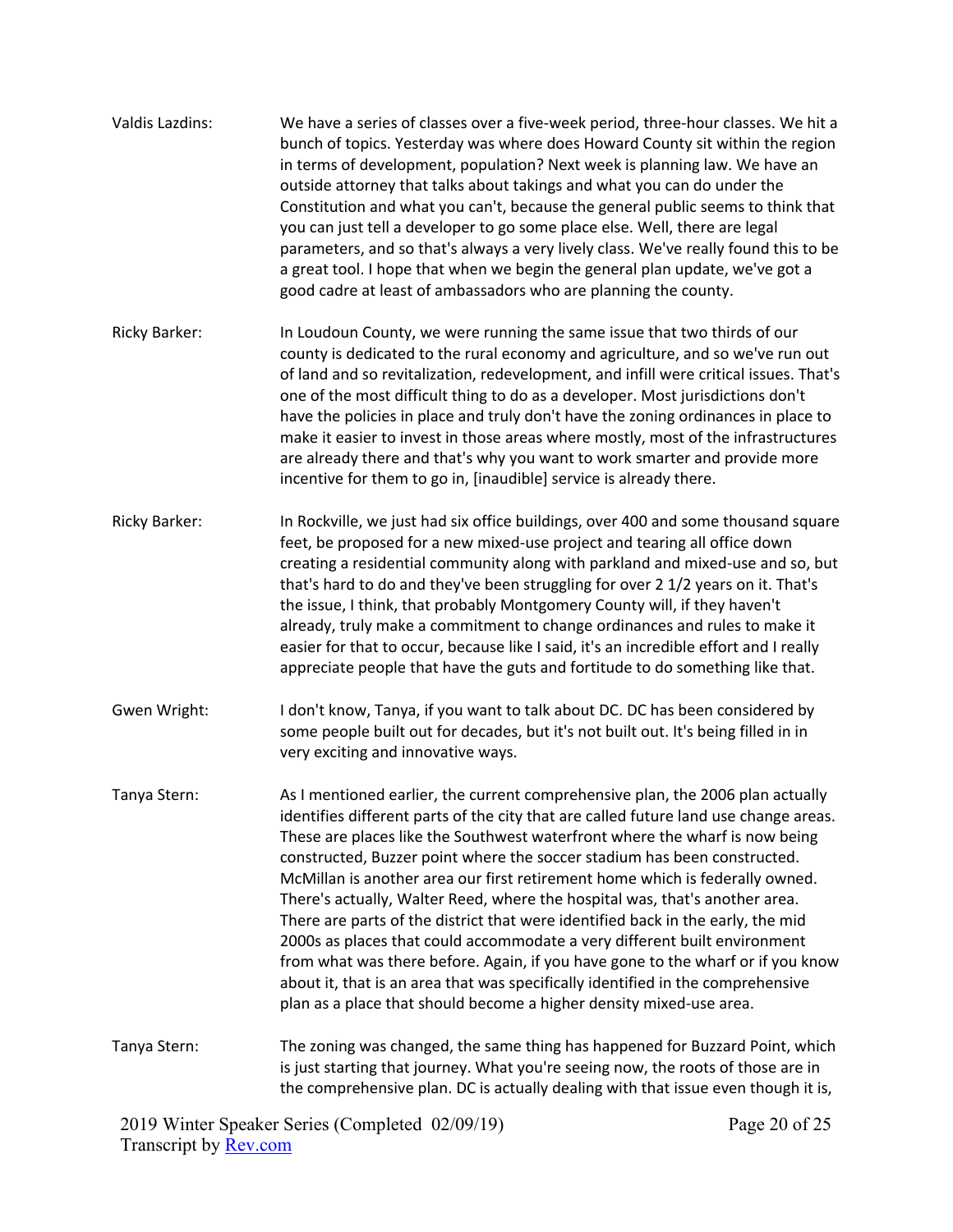|                        | in an urban environment, it has been dealing with how do you create something<br>that's very, very different from what was there before.                                                                                                                                                                                                                                                                                                                                                                                                                                                              |               |
|------------------------|-------------------------------------------------------------------------------------------------------------------------------------------------------------------------------------------------------------------------------------------------------------------------------------------------------------------------------------------------------------------------------------------------------------------------------------------------------------------------------------------------------------------------------------------------------------------------------------------------------|---------------|
| <b>Ricky Barker:</b>   | Also, just to add to that talking about resilience. When you go in and redevelop<br>a piece of property, the beauty of it is bringing up to standards and you<br>significantly improve water quality, you significantly improve the number of<br>trees on the site, and so it's a win-win situation in a sense for the community to<br>take those tired areas and really bring it up to standards for the community and<br>do that.                                                                                                                                                                   |               |
| Gwen Wright:           | We have someone in the back. It's on.                                                                                                                                                                                                                                                                                                                                                                                                                                                                                                                                                                 |               |
| Audience:              | This Howard County citizen planning institute sounds really interesting. I was<br>wondering if there an equivalent from Montgomery County where other<br>opportunities for citizens to be involved in the process other than just coming to<br>public engagement sessions.                                                                                                                                                                                                                                                                                                                            |               |
| Gwen Wright:           | We are actually considering that. We are in the midst of developing our<br>communication and outreach strategy for our general plan update. This idea of<br>citizen institutes is something we've heard from a number of different<br>jurisdictions. I know I had worked in the City of Alexandria, and they had a<br>citizen institute. We very well may initiate that here. Other questions?                                                                                                                                                                                                        |               |
| Audience:              | I just heard a comment today about Montgomery County not needing tax<br>increment financing. In terms of the general plans, are you looking at financial<br>options to fund things? The one I know in Howard County, you're doing a tax<br>increment financing, TOD at Savage at the MARC station. Is that something<br>you'd continue to look at in terms of developing your general plan?                                                                                                                                                                                                           |               |
| <b>Valdis Lazdins:</b> | That's still up in the air on whether or not that particular mark station, the lower<br>park station would be funded through TIF. TIF turned out to be pretty<br>controversial for the funding of infrastructure in downtown Columbia. Initially,<br>TIF funding was proposed for a parking structure that would also serve not only<br>the office commercial development and residential, but also the Merriweather<br>Post Pavilion. Because the perception was that the Howard Hughes Corporation<br>was the beneficiary of that TIF investment, there was a lawsuit from competing<br>developers. |               |
| <b>Valdis Lazdins:</b> | TIF can be a challenge. However, the TIF then ultimately ended up funding<br>infrastructure in downtown Columbia because it was broader-based and I think<br>the argument could be better stated that it's for roads that not only does the<br>developer benefit from, but others, infrastructures.                                                                                                                                                                                                                                                                                                   |               |
| Audience:              | Is that [inaudible] ongoing?                                                                                                                                                                                                                                                                                                                                                                                                                                                                                                                                                                          |               |
| <b>Valdis Lazdins:</b> | I understand that the state is looking to do a station, but the financing of that<br>hasn't at all been discussed at this point?                                                                                                                                                                                                                                                                                                                                                                                                                                                                      |               |
|                        | 2019 Winter Speaker Series (Completed 02/09/19)                                                                                                                                                                                                                                                                                                                                                                                                                                                                                                                                                       | Page 21 of 25 |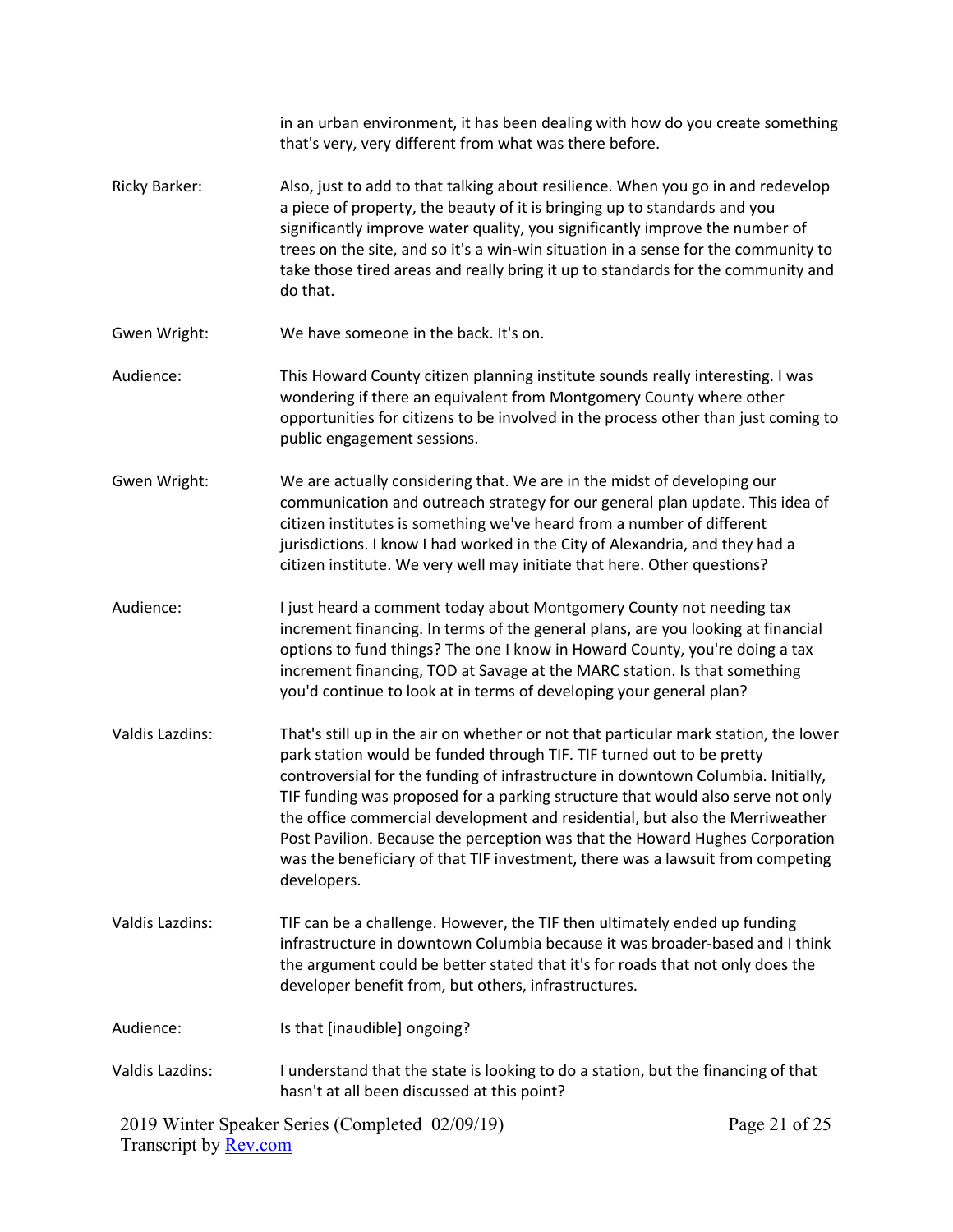- Gwen Wright: I think we had a question over here.
- Audience: I think it's a great presentation, first of all. I work in DC, I live in Montgomery County, I'm familiar with the zones, of planning use in DC. I think the transformation has been awesome in the last dozen years. I'm curious probably more towards Tanya, how do you envision overlaying that to Montgomery County that exercise here since we're a county of great extremes? We have urban, we have extreme suburban.
- Tanya Stern: That's a great question. I've been thinking about that. I think that, I've worked in this department for just a few months, so I'm still learning. Like I said, I am a DC native, I've lived in different parts of this region, and I'm really still getting to know Montgomery County in a much different way now that I'm working here in this capacity. I guess one thing I would say is Montgomery County does have urban, suburban and agricultural areas. As a planner, there are different sets of strategies that are appropriate for those different types of contexts. The whole issue of our approach to suburban planning really has has been changing a lot over the last number of years. I think between the kinds of projects that the Montgomery county planning department, the planning board have worked on just the examples that were presented for Howard County and Loudoun County.
- Tanya Stern: This is Gwen talks a lot about the new suburbanism and so that's ... it's a real thing. Montgomery County, these counties, other parts in northern Virginia, this whole region, we have multiple examples of that and I think everybody is ... there are things that have been tried in terms of how to do great projects that can change what suburbs look like, but I think there's still a lot of learning that everybody is doing. I don't have a real simple question for that, I guess to say that if you have very different built environments, you need probably a wider range of strategies because there is no one set of strategies that will be appropriate for each place.
- Gwen Wright: Other questions, I think there's a person back here.

Audience: About a year ago, the county council passed a resolution, a climate emergency mobilization resolution and committed to reducing greenhouse gases 80% by 2027 and 100% by 2040. Can you talk a little bit, talk about community resilience, and I'm super excited to hear more about that in a later meeting. Can you also talk about how that resolution ties into this planning for this plan process?

Gwen Wright: We definitely see a variety of important goals or outcomes we need to strive for. Environmental health, and that involves resiliency, it involves actions to address climate change, it involves increasing tree canopy, it involves reducing imperviousness. We see that as a whole collection of topics. It also involves reducing vehicle miles traveled, because that's a huge producer of greenhouse gases. We believe that that is going to be an incredibly important theme in our general plan, not that we have all of the, again, the answers at this point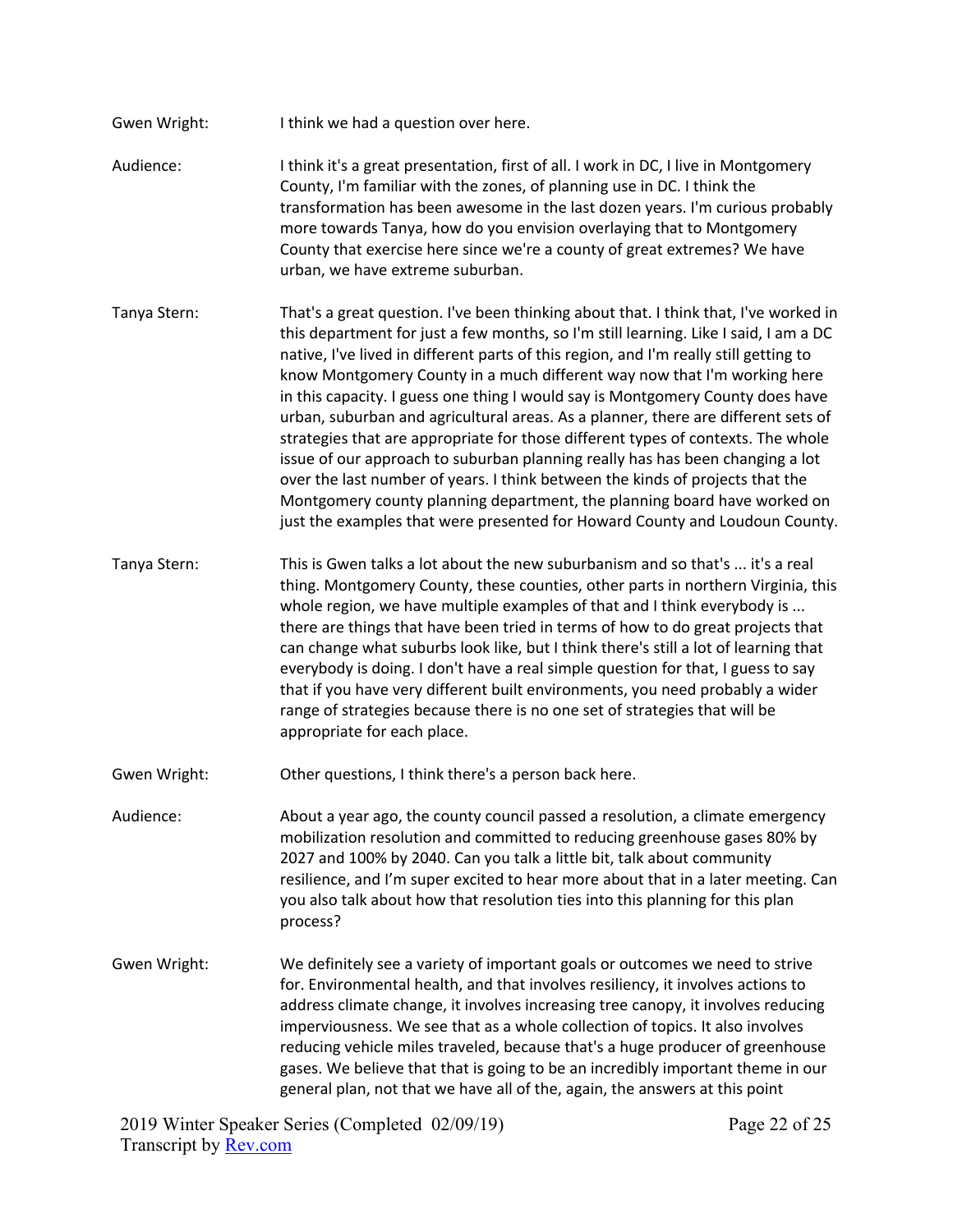because we're at the beginning. We're identifying the big picture goals and the drivers that are going to be things we need to take into account to achieve some of those goals.

- Gwen Wright: The county has been very, I think, the county council and the planning board have been very progressive in trying to look at ways of addressing greenhouse gas emission reduction, and ways of reducing vehicle miles traveled, and ways of preserving forest and increasing tree canopy, but we clearly need to do more. Those are, the goals that were set out are very ambitious. We're going to need to do a lot more.
- Gwen Wright: For the general plan, our real focus is going to be on looking at that big goal, that big outcome, the drivers that are going to have an impact on it, and what actions we can take other than what's already been done to address those drivers. There's another gentleman here.
- Valdis Lazdins: Gwen, if I could just add to that. One of the big challenges that we're facing in Howard County is we are also at the point of being what I'll say pretty much built out. A lot of the investment is going back in existing neighborhood areas. To me that's one of the best ways to address the whole concern for resiliency and reduction of greenhouse gases. With that comes the social issue of I don't want that in my neighborhood, the notion of redevelopment is really hard for people, and because Columbia was the Jim Rouse's vision, there are people who channel him from the grave who still believe that Columbia should be this green, green community without density all suburban development pattern. In Howard County, that's one of the big challenges is getting over the philosophy, while important, that philosophy has changed over time.
- Gwen Wright: I do see some folks leaving and we'll take one or two more questions. Before we do, I just wanted to mention we have two more speaker series coming up, two more sessions in our Winter Speaker series. The next one is February 13 and Harriet Tregoning, who had been planning director in DC and then worked for the Department of Housing and Urban Development for a number of years is going to be speaking about resiliency. I think that should be a really, really fascinating talk. If that's an issue you're concerned about, I think Harriet will have some great observations.
- Gwen Wright: Then on March 20, we're going to have Joe McAndrew who is the Director of Transportation policy for the greater Washington partnership, which is an organization that is looking at the whole region from Baltimore to Richmond and looking at some very interesting new ideas on transportation policy. I encourage you to come to those future sessions. They are things that we think will be informative as we move forward with the general plan. This gentleman with the hat.

Audience: I don't think I need the mic.